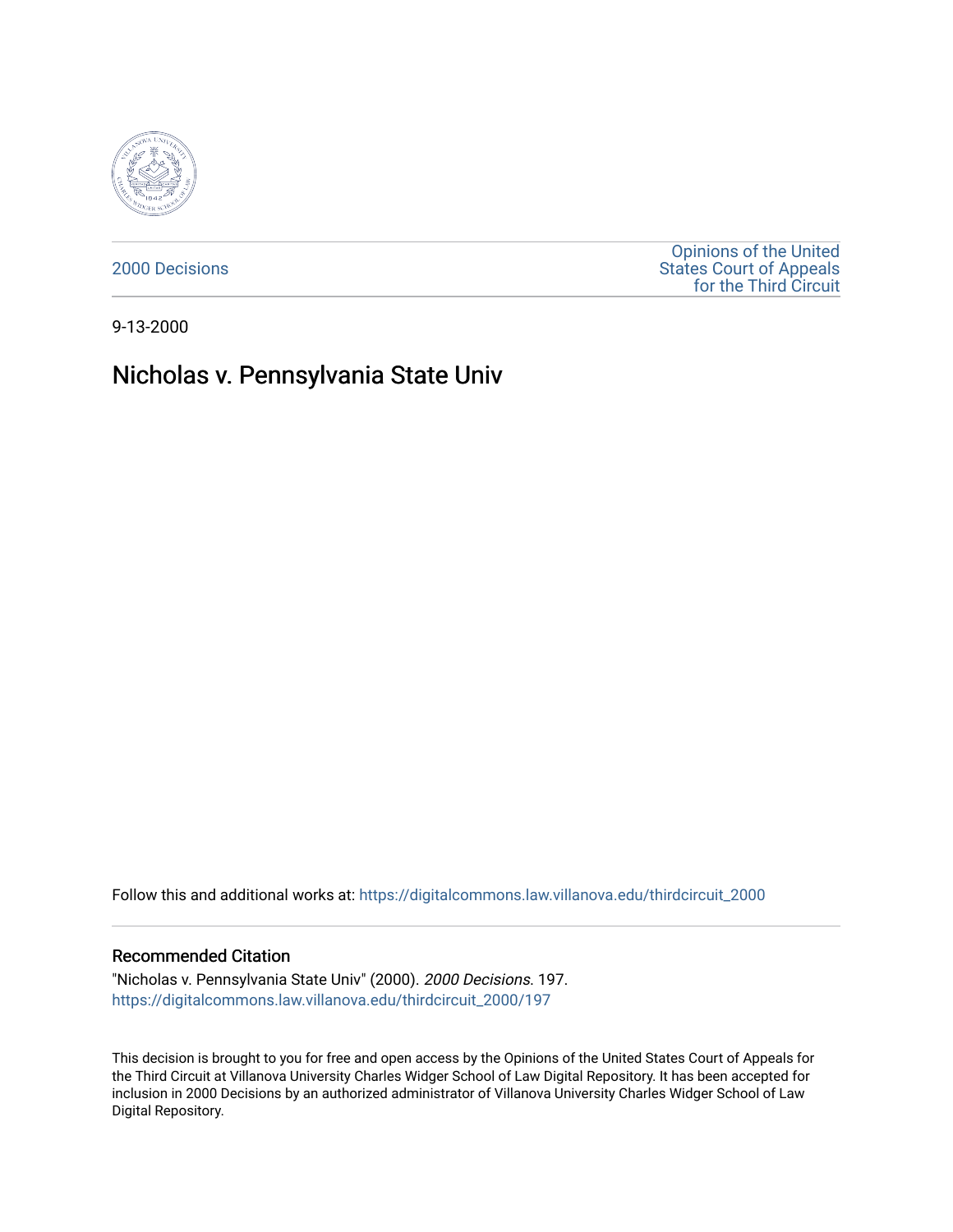Filed September 13, 2000 UNITED STATES COURT OF APPEALS FOR THE THIRD CIRCUIT No. 98-7611 W. CHANNING NICHOLAS, M.D., Appellant v. PENNSYLVANIA STATE UNIVERSITY, by its officers, agents and Trustees; WILLIAM EVANS, PH.D., individually and as Director of the Noll Human Performance Laboratory ON APPEAL FROM THE UNITED STATES DISTRICT COURT FOR THE MIDDLE DISTRICT OF PENNSYLVANIA (Dist. Court No. 96-cv-01101) District Court Judge: Malcolm Muir Argued: June 30, 2000 Before: ALITO and McKEE, Circuit Judges, and FULLAM, District Judge\* (Opinion Filed: September 13, 2000) ROBERT S. MIRIN (Argued) Ahmad & Mirin 8150 Derry Street Harrisburg, PA 17111 Counsel for Appellant  $\mathcal{L}_\mathcal{L}$  , and the set of the set of the set of the set of the set of the set of the set of the set of the set of the set of the set of the set of the set of the set of the set of the set of the set of the set of th

\* The Honorable John P. Fullam, Senior Judge of the United States District Court for the Eastern District of Pennsylvania, sitting by designation.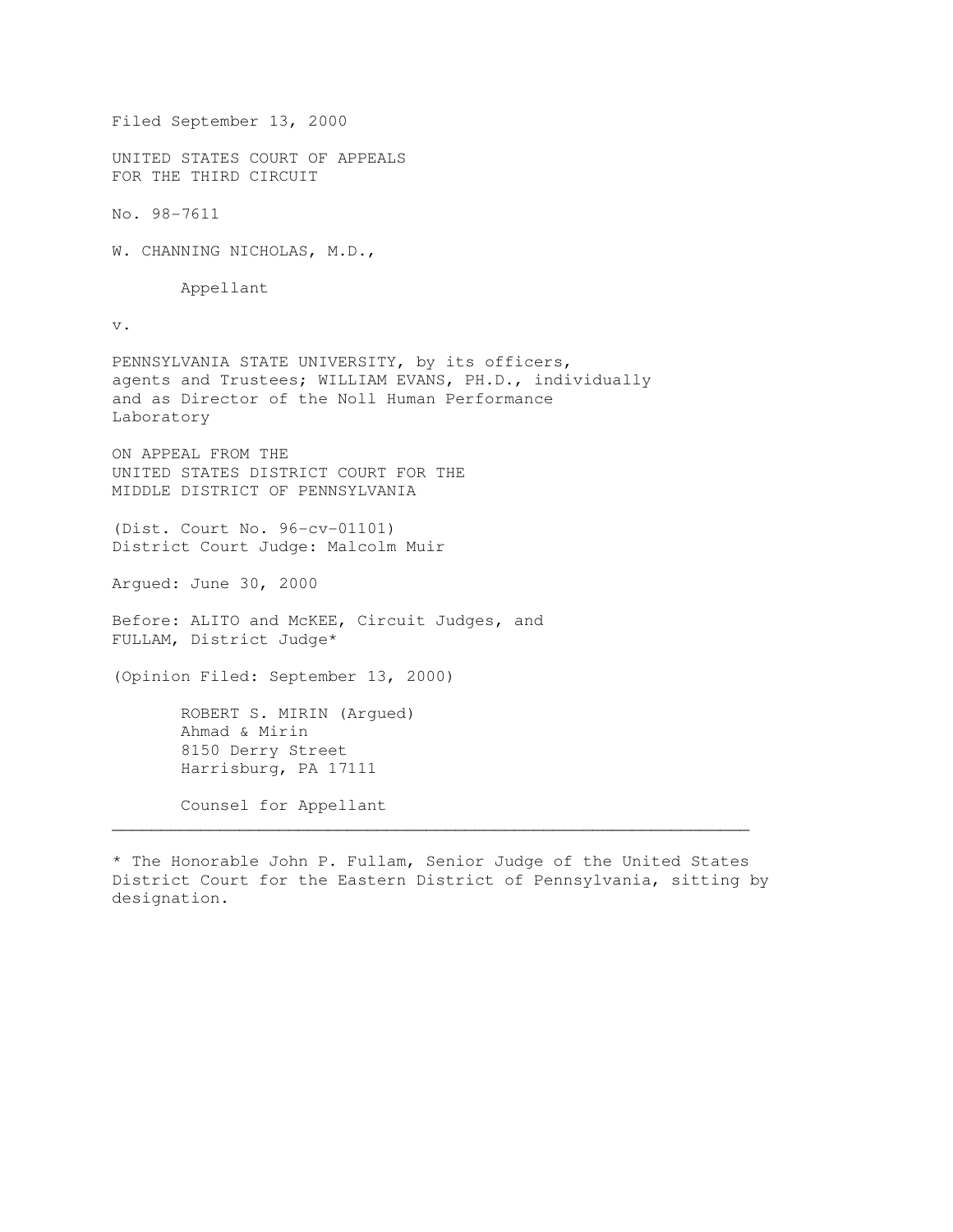JAMES M. HORNE (Argued) KATHERINE M. ALLEN McQuaide Blasko Schwartz Fleming & Faulkner Inc. 811 University Drive State College, PA 16801

Counsel for Appellees

OPINION OF THE COURT

ALITO, Circuit Judge:

Appellant, Dr. W. Channing Nicholas, was fired from his tenured professorship at Pennsylvania State University following a series of run-ins with his new supervisor, Dr. William Evans. Nicholas brought suit against the University and Evans alleging, inter alia, violation of procedural and substantive due process, retaliatory firing in violation of the First Amendment, and breach of contract. The District Court determined that the University had breached Nicholas's tenure contract, but entered judgment in favor of the defendants on all other counts.

Nicholas raises a host of substantive and procedural arguments on appeal. Most importantly, he claims that his tenured professorship was a property interest entitled to protection under the substantive component of the Due Process Clause. Because we find that this argument--like Nicholas's other grounds for appeal--is without merit, we will affirm.

I.

In 1966, Nicholas was named Associate Professor of Physiology at Pennsylvania State University's Noll Human Performance Laboratory. After receiving tenure in 1973, Nicholas supplemented his income with various outside jobs, including work as an emergency room physician for Centre Emergency Medical Associates. The University claims that Nicholas worked full-time in the emergency room and consequently was unable to work regular hours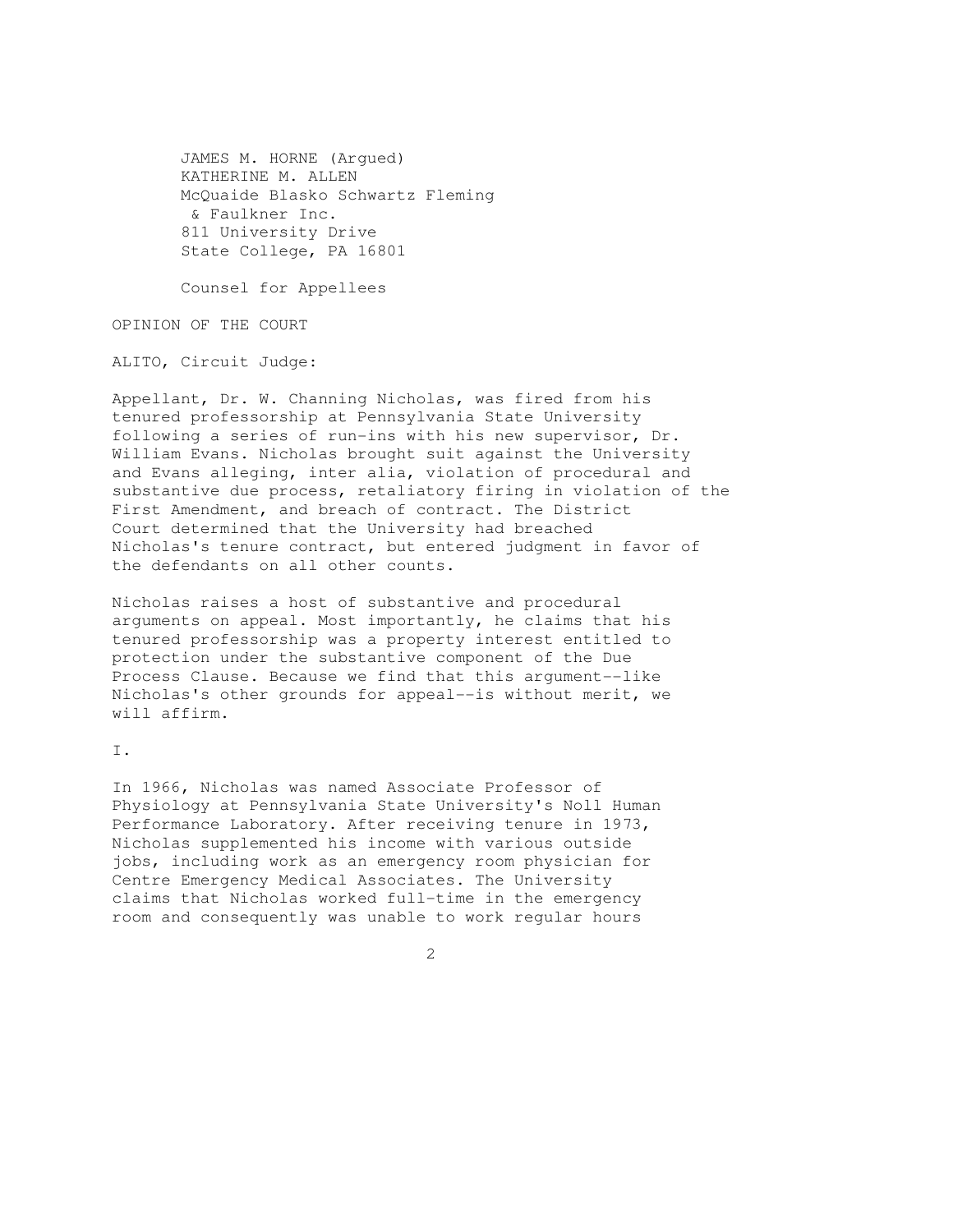at Noll Lab. Nicholas disputes this, claiming that his emergency room work was only part-time.

In July 1993, the University hired Evans as the new director of Noll Lab. On his arrival, Evans--who was now Nicholas's supervisor--requested that Nicholas provide him with information about his curriculum vitae and research plans, as well as a written schedule for his work at Noll Lab. In particular, Evans requested an assurance that Nicholas would maintain a full-time presence with regular hours at the Lab--a concern he claims was raised by Nicholas's outside work. Nicholas was not forthcoming with this information.

On several occasions during the next few months, Evans provided Nicholas with written warnings, stating that Nicholas had jeopardized his position with the University by refusing to provide the requested information. At a meeting on May 10, 1994, Evans formally notified Nicholas that he would be terminated if he did not respond to Evans's requests. Nicholas refused to provide any assurance at that meeting, or at another meeting with Dr. Peter Farrell, that he would work full-time hours at the Lab. On May 20, 1994, several members of the Noll Lab facility wrote to Dean Herbert A. Lundegren to express their concern that Nicholas could no longer provide medical coverage for their research efforts. On June 17, 1994, Evans handed Nicholas his termination letter.

According to Nicholas, Evans's charges of insubordination were merely a pretext. In reality, Nicholas alleges, his termination was the consequence of a personal vendetta waged against him by Evans, which was prompted in part by Nicholas's objections to Evans's research methods. Prior to his termination, Nicholas had contacted the State Board of Medicine to complain about Evans's proposal to have non-medical personnel perform muscle biopsies independent of any medical supervision. The University subsequently adopted Nicholas's position and directed that the muscle biopsies be performed only by medical personnel.

Nicholas appealed his termination. The University provided him with a detailed statement of charges, and the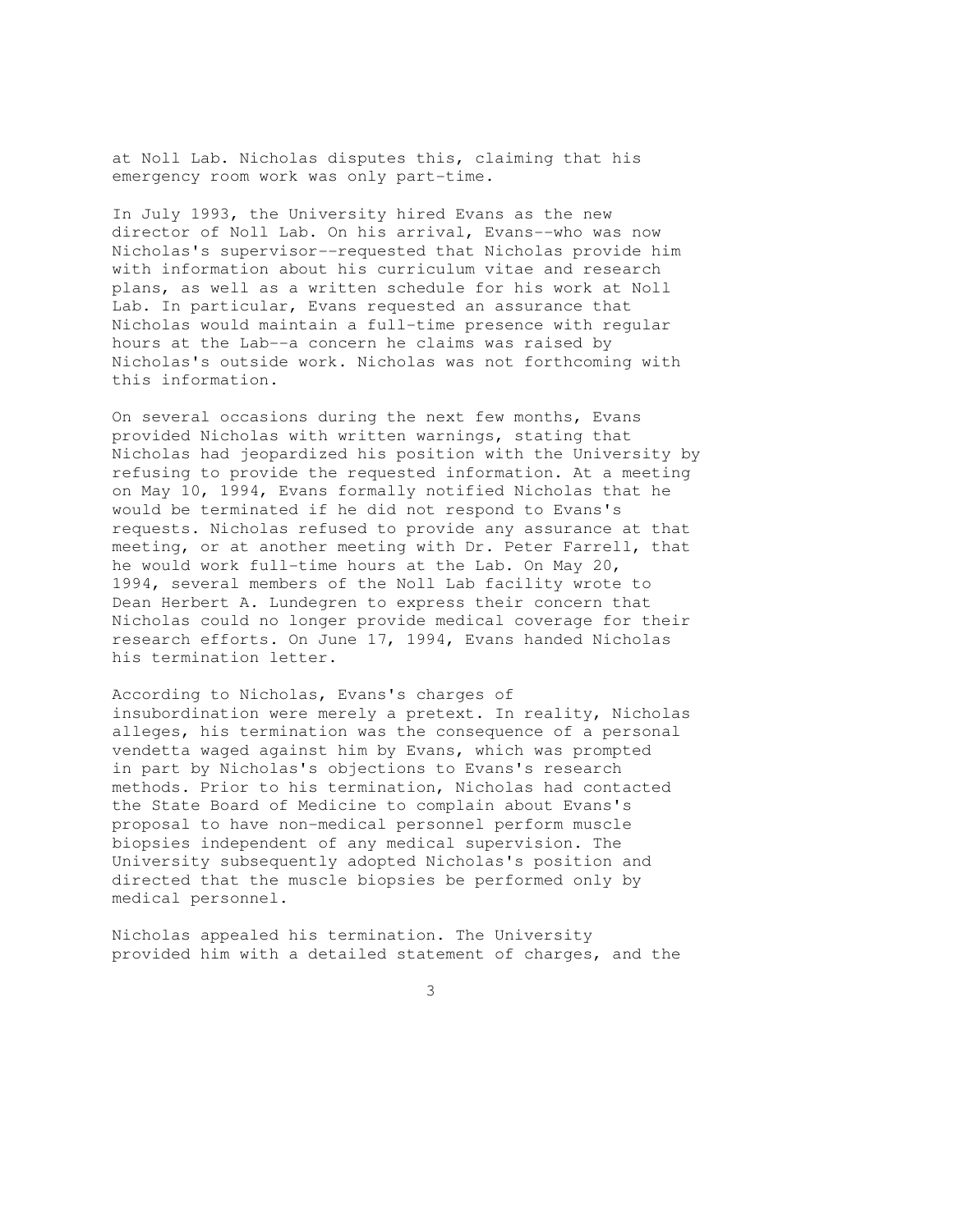University's Standing Joint Committee on Tenure held a full hearing in January 1995. Nicholas was represented by counsel at the hearing, and had an opportunity to call witnesses and cross-examine the University's witnesses. The Committee found that three of the five charges lodged against Nicholas by the University constituted adequate cause for terminating his tenure. Based on the Committee's findings, the President of the University upheld Nicholas's termination. Following his termination, Nicholas worked full-time as a doctor at area hospitals, making more in money and benefits than before his termination.

In June 1997, Nicholas filed this lawsuit against the University and Evans. In his five-count Complaint, he alleged that the defendants' actions: (1) violated his rights under the due process clause of the Fourteenth Amendment and the free speech clause of the First Amendment; (2) violated these same rights and discriminated against Nicholas based on his age in violation of 42 U.S.C. S 1983; (3) violated the Pennsylvania whistleblower law, 43 P.S.A. S 1423; (4) constituted a breach of his tenure contract; and (5) violated ERISA.

The defendants moved for summary judgment, and the District Court dismissed Counts I and V of the Complaint, as well as Count II's S 1983 claims based on age discrimination and substantive due process. The case was bifurcated and the liability phase proceeded to jury trial. At the close of Nicholas's case, the District Court granted defendants' motion to dismiss Count III, alleging violation of the whistleblower law.

At the close of the liability phase, the jury returned a special verdict that read as follows:

> 1) Prior to Plaintiff 's termination, did Defendants fail to provide Plaintiff with oral or written notice of the charges against him and an opportunity to present his side of the story?

Answer: No

 2) After Plaintiff 's termination, did the University fail to provide Plaintiff with a fair hearing on the charges against him?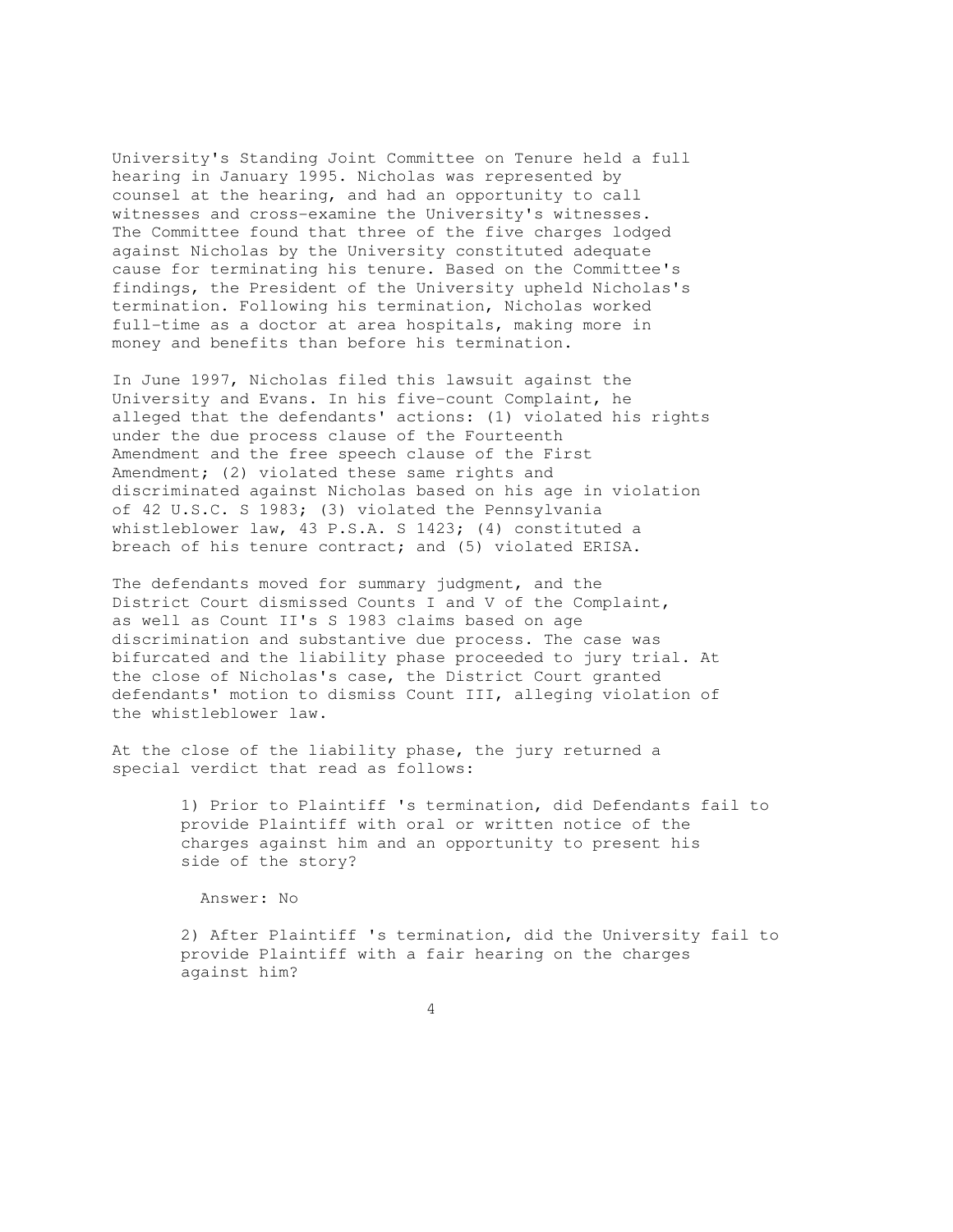Answer: Yes

 3) Was Plaintiff 's report on Dr. Evans' muscle biopsy procedures to the State Board of Medicine a substantial or motivating factor in Defendant's decision to terminate Plaintiff?

Answer: Yes

 4) If Plaintiff had not filed a report on Dr. Evans with the State Board of Medicine, would Defendants' decision to terminate Plaintiff have been the same?

Answer: Yes

 5) Did the University breach the terms of its tenure contract with Plaintiff by terminating him?

Answer: Yes

(App. 305-310.)

The defendants moved for judgment notwithstanding the verdict on questions 2 and 5. The District Court granted judgment as a matter of law in favor of the defendants on question 2, the post-termination procedural due process claim. The court also entered final judgment in favor of the University as to the First Amendment claim and in favor of Evans as to all claims. The remaining breach of contract claim against the University went to the jury for determination of damages.

Prior to the damages phase, the District Court granted the University's motion for discovery sanctions against Nicholas, precluding him from introducing evidence of future lost earnings. The court also excluded evidence related to punitive damages, detrimental reliance and compensatory damages beyond lost earnings and benefits. At the conclusion of the damages phase, the jury entered the following special verdict:

> Question No. 1: Did Dr. Nicholas suffer any actual damages causally related to the University's breach of contract?

Answer: No.

. . . .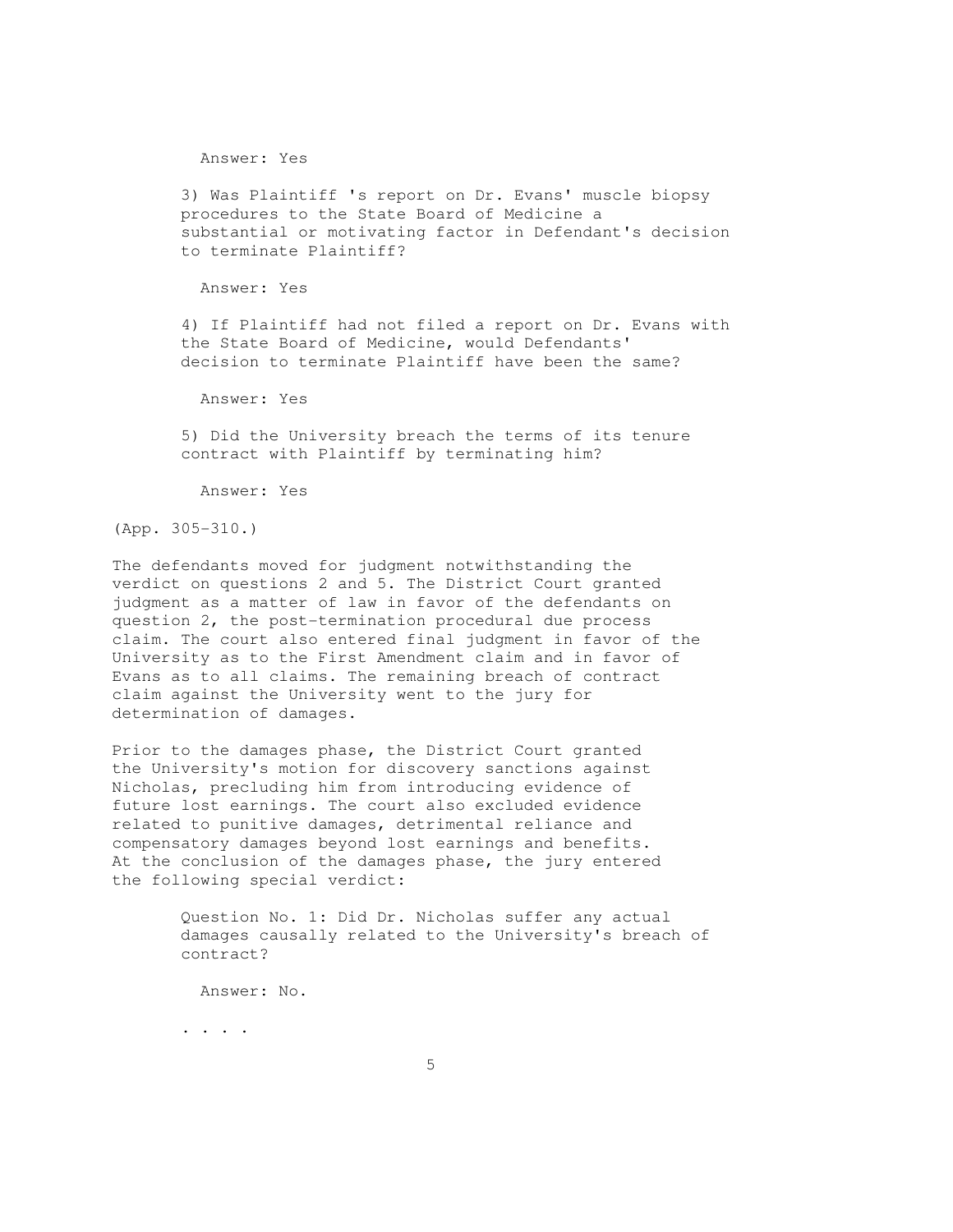Question No. 3: If your answer to Question No. 1 is "No" or "Evidence Equally Balanced," what amount of nominal damages do you award?

Answer: \$1,000.

(App. 614-17.) After further briefing, the District Court issued an order holding that: (1) Nicholas was entitled to severance pay in the amount of one year's salary; (2) the jury's award of nominal damages be reduced to \$1.00; and (3) Nicholas was not entitled to specific performance as a remedy for breach of contract. Nicholas now appeals.

#### II.

The District Court exercised subject matter jurisdiction over this action pursuant to 28 U.S.C. SS 1331, 1343 and 1367. We have appellate jurisdiction over the final judgment of the District Court pursuant to 28 U.S.C. S 1291.

#### III.

Nicholas raises numerous arguments on appeal. Thefirst five are substantive and allege that: (1) the District Court erred in dismissing the substantive due process claim; (2) the court erred in granting final judgment against him on the First Amendment claim; (3) the jury's verdict for defendants on the pre-termination procedural due process claim was not supported by the evidence; (4) the court erred in granting final judgment in favor of Evans on all counts; and (5) the jury charge on breach of contract was in error. Next, Nicholas raises three arguments relating to the damages phase: (6) the court erred in reducing Nicholas's nominal damage award; (7) the court erred in denying specific performance; and (8) the court erred in limiting Nicholas's damages to lost compensation. Finally, Nicholas raises three evidentiary and trial-related arguments: (9) the District Court improperly limited Nicholas's time for cross-examining Evans; (10) the court erred in excluding the testimony of William Becker on the subject of Evans's credibility; and (11) the court erred in granting the University's motion for discovery sanctions and

 $\sim$  6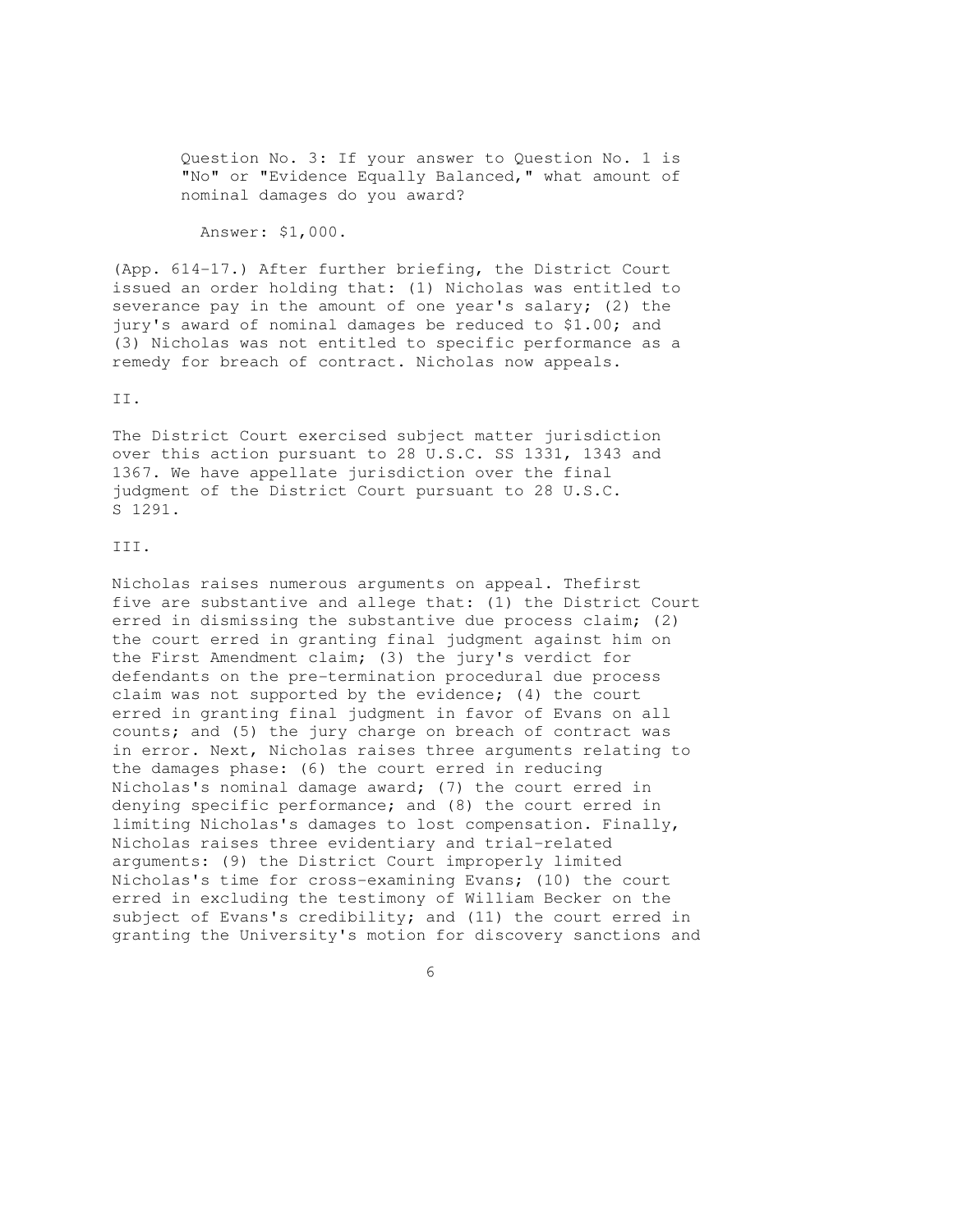prohibiting Nicholas from presenting any evidence of future lost earnings. We will address these arguments in turn.

A.

Nicholas claims that defendants violated the substantive component of the Fourteenth Amendment's Due Process Clause by firing him for an arbitrary, irrational, or improper reason. The chief issue in the appeal concerns whether Nicholas's property interest in his tenured professorship was entitled to substantive due process protection. We hold that it was not, and accordingly affirm the District Court's dismissal of his substantive due process claim.

The Due Process Clause of the Fourteenth Amendment provides that no state shall "deprive any person of life, liberty, or property, without due process of law." While on its face this constitutional provision speaks to the adequacy of state procedures, the Supreme Court has held that the clause also has a substantive component. See, e.g., Planned Parenthood of S.E. Pennsylvania v. Casey, 505 U.S. 833, 846-47 (1992) ("it is settled that the due process clause of the Fourteenth Amendment applies to matters of substantive law as well as to matters of procedure") (quoting Whitney v. California, 274 U.S. 357, 373 (1927) (Brandeis, J., concurring)).

As this Court has previously observed, substantive due process "is an area of law `famous for controversy, and not known for its simplicity.' " DeBlasio v. Zoning Bd. of Adjustment, 53 F.3d 592, 598 (3d Cir. 1995) (quoting Schaper v. City of Huntsville, 813 F.2d 709, 715 (5th Cir. 1987)). Part of this conceptual confusion may arise from the fact that the fabric of substantive due process, as woven by our courts, encompasses at least two very different threads. Before ruling on Nicholas's claim, then, we will attempt to untwist this tangled skein.

The first thread of substantive due process applies when a plaintiff challenges the validity of a legislative act.1

1. It is crucial to keep in mind the distinction between legislative acts and non-legislative or executive acts. As we have previously explained,



 $\mathcal{L}_\mathcal{L}$  , and the set of the set of the set of the set of the set of the set of the set of the set of the set of the set of the set of the set of the set of the set of the set of the set of the set of the set of th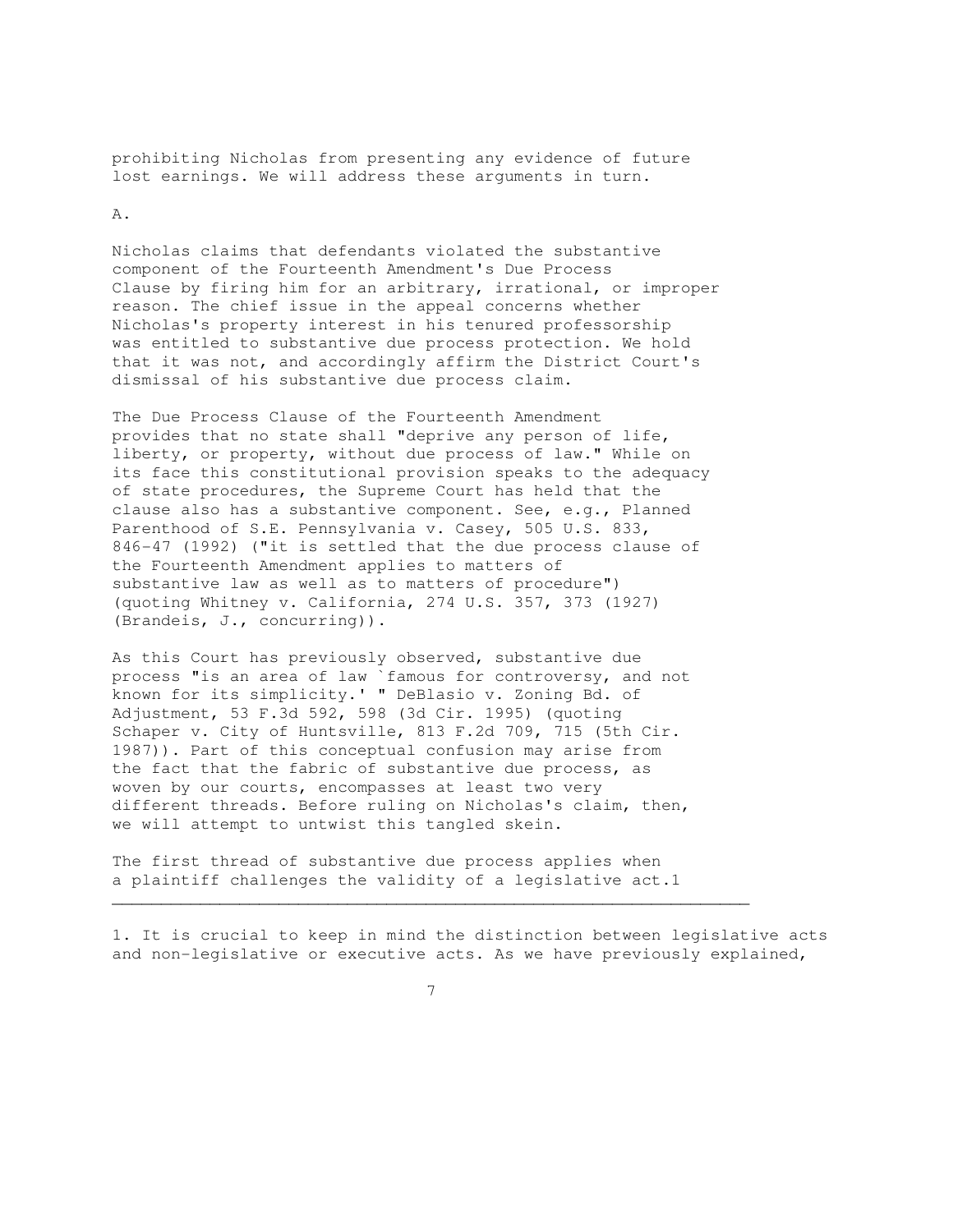Typically, a legislative act will withstand substantive due process challenge if the government "identifies a legitimate state interest that the legislature could rationally conclude was served by the statute," although legislative acts that burden certain "fundamental" rights may be subject to stricter scrutiny. Alexander v. Whitman, 114 F.3d 1392, 1403 (3d Cir. 1997) (quoting Sammon v. New Jersey Bd. of Med. Examiners, 66 F.3d 639, 645 (3d Cir. 1995)).

The second thread of substantive due process, as identified by this Court, protects against certain types of non-legislative state action. Of course, the Due Process Clause's primary protection against the arbitrary exercise of power by government officials is its requirement of fair procedures--that is, of procedural due process. This Court has nevertheless held that a non-legislative government deprivation "that comports with procedural due process may still give rise to a substantive due process claim `upon allegations that the government deliberately and arbitrarily abused its power.' " Independent Enters. Inc. v. Pittsburgh Water & Sewer Auth., 103 F.3d 1165, 1179 (3d Cir. 1997) (quoting Midnight Sessions, Ltd. v. City of Philadelphia, 945 F.2d 667, 683 (3d Cir. 1991)); see also Boyanowski v. Capital Area Intermediate Unit, \_\_\_ F.3d \_\_\_, 2000 WL 768775, \*3 (3d Cir. June 14, 2000) ("The substantive component of the Due Process Clause limits what governments may do regardless of the fairness of procedures that it employs, and covers government conduct in both legislative and executive capacities."). Accordingly, we have held that a property interest that falls within the ambit of substantive due process may not be taken away by the state for reasons that are "arbitrary, irrational, or tainted by improper motive," Woodwind Estates, Ltd. v. Gretkowski, 205 F.3d 118, 123 (3d Cir. 2000) (quoting Bello v. Walker, 840 F.2d 1124, 1129 (3d Cir. 1988)), or by  $\mathcal{L}_\mathcal{L}$  , and the contribution of the contribution of the contribution of the contribution of the contribution of the contribution of the contribution of the contribution of the contribution of the contribution of

"[e]xecutive acts, such as employment decisions, typically apply to one person or to a limited number of persons, while legislative acts, generally laws and broad executive regulations, apply to large segments of society." Homar v. Gilbert, 89 F.3d 1009, 1027 (3d Cir. 1996) (Alito, J., concurring in part and dissenting in part); see also McKinney v. Pate, 20 F.3d 1550, 1557 n.9 (11th Cir. 1994).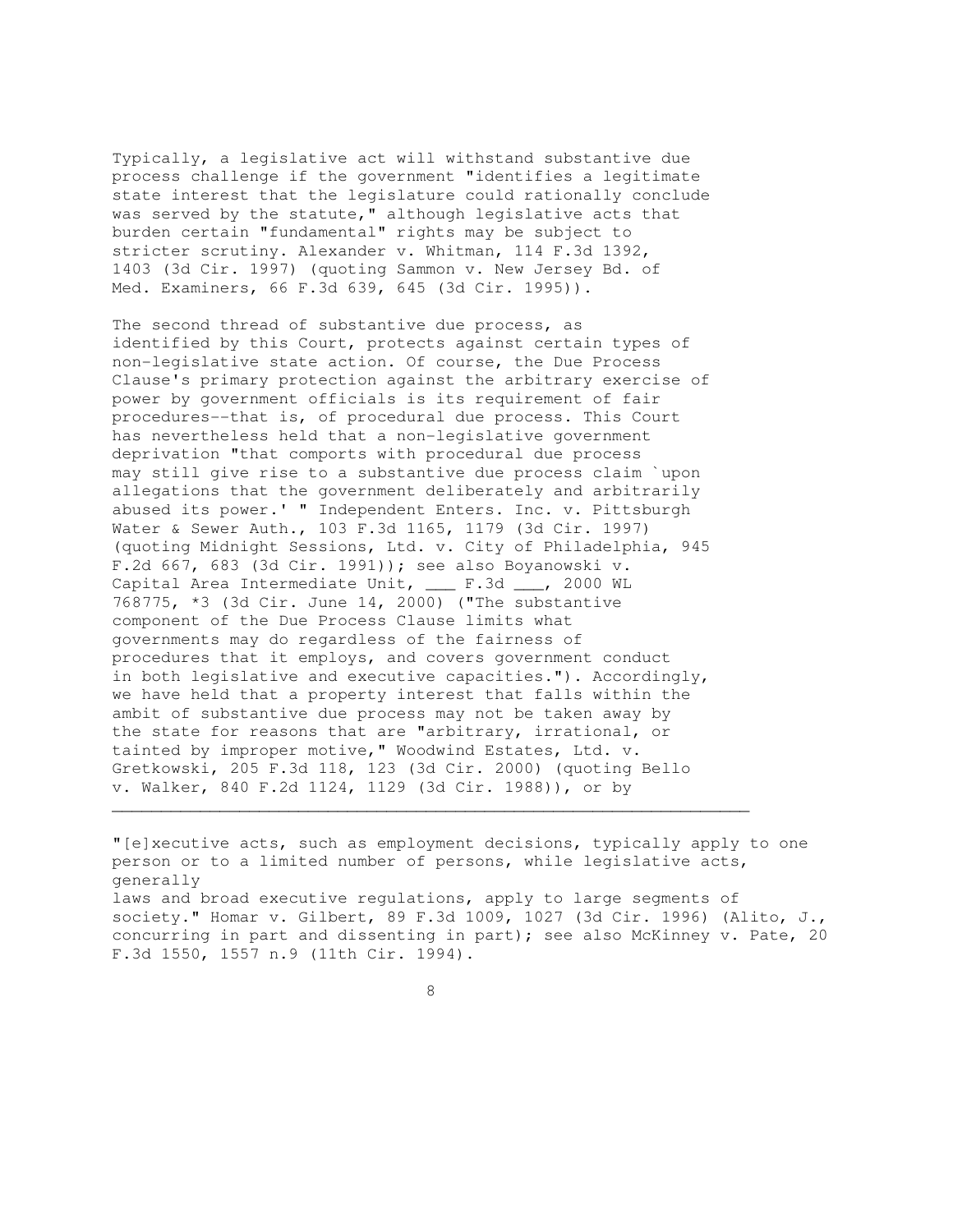means of government conduct so egregious that it"shocks the conscience," Boyanowski, 2000 WL 768775, at \*4 (quoting County of Sacramento v. Lewis, 523 U.S. 833, 846 (1998)).

To prevail on a non-legislative substantive due process claim, "a plaintiff must establish as a threshold matter that he has a protected property interest to which the Fourteenth Amendment's due process protection applies." Woodwind Estates, 205 F.3d at 123. The text of the Fourteenth Amendment speaks of "property" without qualification, and it is well-settled that state-created property interests, including some contract rights, are entitled to protection under the procedural component of the Due Process Clause. See Reich v. Beharry, 883 F.2d 239, 243 (3d Cir. 1989). However, "not all property interests worthy of procedural due process protection are protected by the concept of substantive due process." Id. Rather, to state a substantive due process claim, "a plaintiff must have been deprived of a particular quality of property interest." DeBlasio v. Zoning Bd. of Adjustment, 53 F.3d 592, 598 (3d Cir. 1995) (emphasis added).

On past occasion, we have lamented that "the case law of this circuit and the Supreme Court provides very little guidance as to what constitutes this `certain quality' of property interest worthy of protection under the substantive due process clause." Homar v. Gilbert, 89 F.3d 1009, 1021 (3d Cir. 1996), rev'd and remanded on other grounds, 520 U.S. 924 (1997). Nevertheless, we believe that a careful review of the case law does reveal one guiding principle: whether a certain property interest embodies this "particular quality" is not determined by reference to state law, but rather depends on whether that interest is "fundamental" under the United States Constitution. See Regents of Univ. of Michigan v. Ewing, 474 U.S. 214, 229 (1985) (Powell, J., concurring); Independent Enters. Inc. v. Pittsburgh Water & Sewer Auth., 103 F.3d 1165, 1179 n.12 (3d Cir. 1997); Nilson v. Layton City, 45 F.3d 369, 372 (10th Cir. 1995); McKinney v. Pate, 20 F.3d 1550, 1556 (11th Cir. 1994) (en banc); Sutton v. Cleveland Bd. of Educ., 958 F.2d 1339, 1351 (6th Cir. 1992); Huang v. Board of Governors of Univ. of North Carolina, 902 F.2d 1134, 1142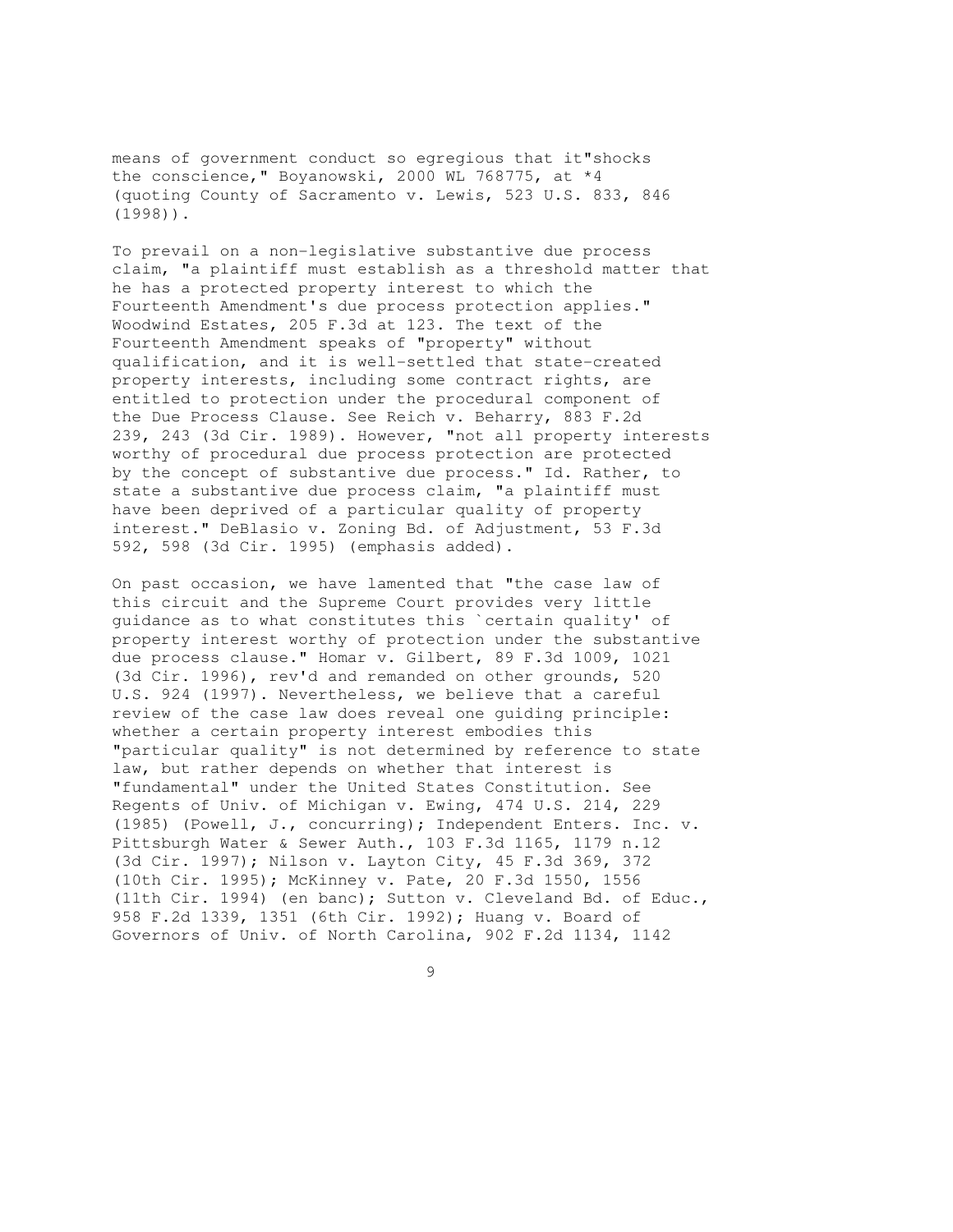n.10 (4th Cir. 1990); Homar v. Gilbert, 63 F. Supp. 2d 559, 570-77 (M.D. Pa. 1999). Justice Powell explained this distinction in his Ewing concurrence:

> Even if one assumes the existence of a property right . . . not every such right is entitled to the protection of substantive due process. While property interests are protected by procedural due process even though the interest is derived from state law rather than the Constitution, substantive due process rights are created only by the Constitution.

 The history of substantive due process "counsels caution and restraint." The determination that a substantive due process right exists is a judgment that " `certain interests require particularly careful scrutiny of the state needs asserted to justify their abridgment.' " In the context of liberty interests, this Court has been careful to examine each asserted interest to determine whether it "merits" the protection of substantive due process. "Each new claim to [substantive due process] protection must be considered against a background of Constitutional purposes, as they have been rationally perceived and historically developed."

 The interest asserted by respondent [in continued university enrollment] is essentially a state-law contract right. It bears little resemblance to the fundamental interests that previously have been viewed as implicitly protected by the Constitution. It certainly is not closely tied to "respect for the teachings of history, solid recognition of the basic values that underlie our society, and wise appreciation of the great roles that the doctrines of federalism and separation of powers have played in establishing and preserving American freedoms." For these reasons, briefly summarized, I do not think the fact that Michigan may have labeled this interest "property" entitles it to join those other, far more important interests that have heretofore been accorded the protection of substantive due process

Ewing, 474 U.S. at 229-30 (Powell, J., concurring) (citations omitted).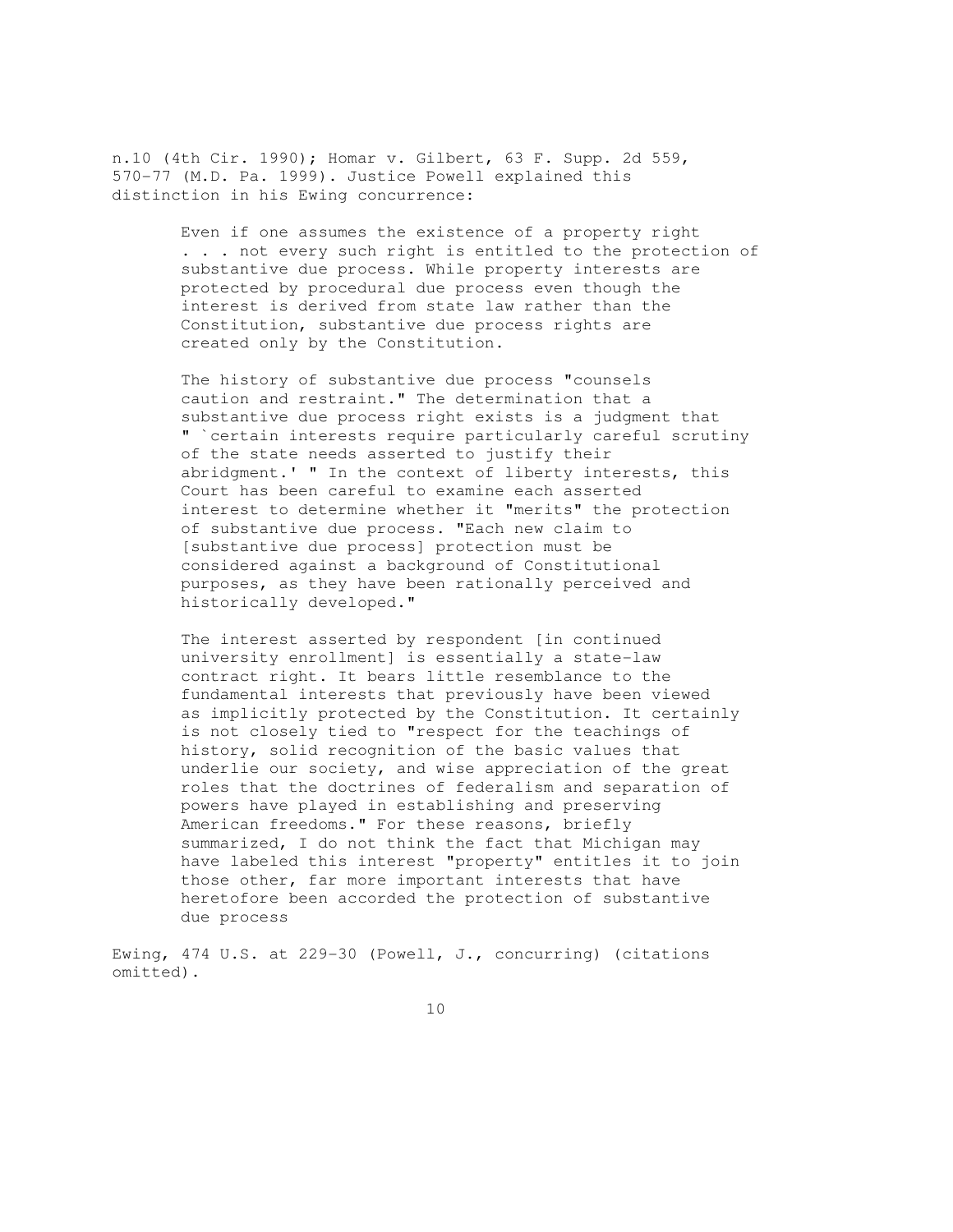Following Justice Powell, this Circuit has adopted an approach to substantive due process that focuses on the nature of the property interest at stake. By way of illustration, we have so far limited non-legislative substantive due process review to cases involving real property ownership. See, e.g., DeBlasio , 53 F.3d at 600 ("[land] ownership is a property interest worthy of substantive due process protection"). As one court has aptly observed, this is unquestionably "a fundamental property interest dating back to the foundation of the American colonies." Homar, 63 F. Supp. 2d at 577. And, as we concluded in DeBlasio, "one would be hard-pressed to find a property interest more worthy of substantive due process protection than [land] ownership." 53 F.3d at 601.

Heedful of the Supreme Court's admonition that we should exercise "utmost care whenever we are asked to break new ground in this field," Collins v. City of Harker Heights, 503 U.S. 115, 124 (1992), we have been reluctant to extend substantive due process protection to other, less fundamental property interests. In Reich v. Beharry, for example, we held that a service contract with the state failed to merit substantive due process protection. See 883 F.2d at 245. Reich relied on this Court's previous decision in Ransom v. Marrazzo, 848 F.2d 398 (3d Cir. 1988), which held that a state-law entitlement to water and sewer services was not protected by the Due Process Clause's substantive component:

> Substantive due process refers to and protects federal rights. The provision of water and sewer services, whether by a municipality or by a private utility company, is not, however, a federally protected right. The legal fact that, once a municipality (or, for that matter, a private utility company) establishes a utility for its citizens, a citizen's expectation of receiving that service rises to the level of a property interest cognizable under the Due Process Clause, merely brings that expectation within the compass of the Fourteenth Amendment's procedural protection. . . . It does not transform that expectation into a substantive guarantee against the state in any circumstance.

Ransom, 848 F.2d at 411-12. As the Reich court reasoned,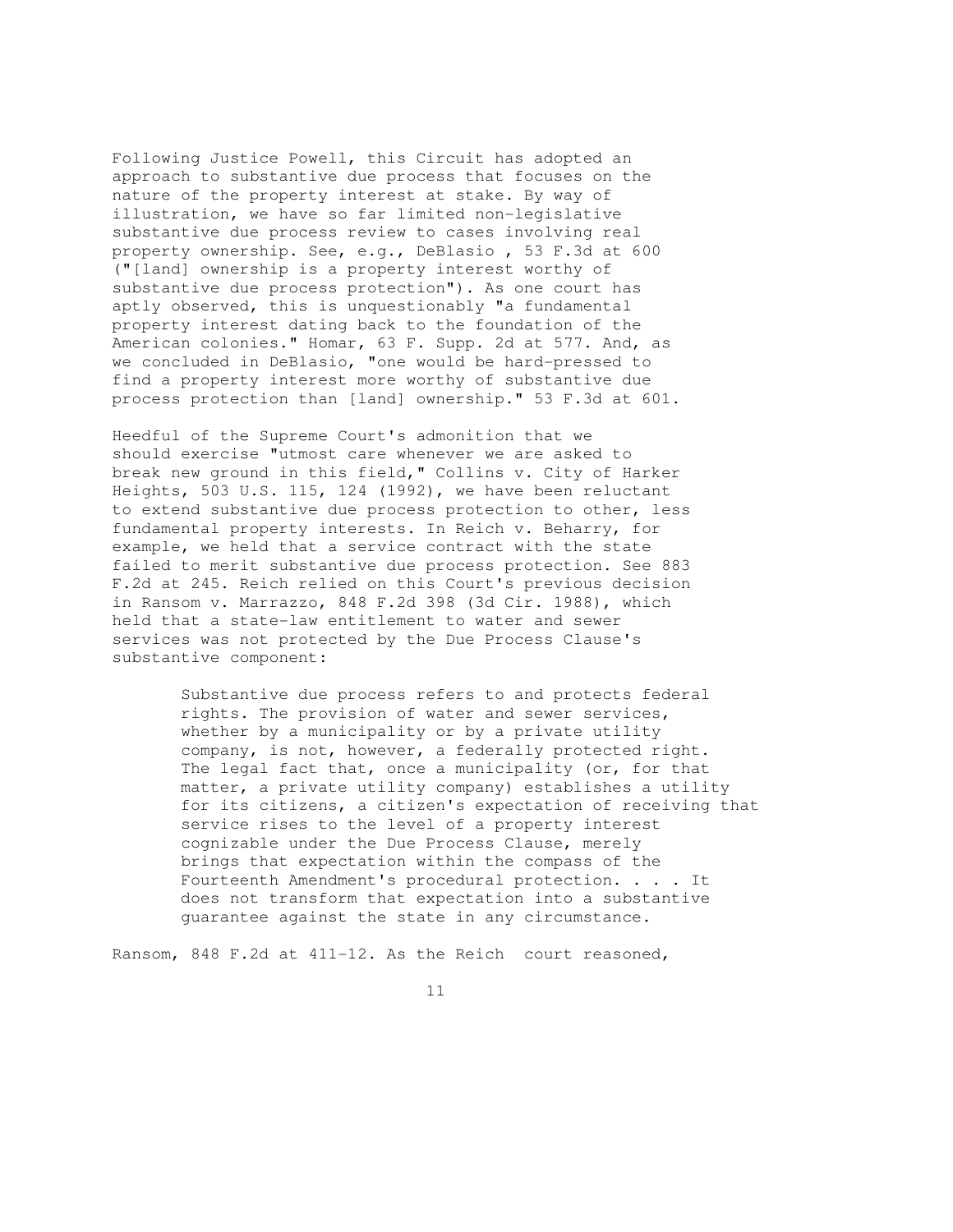It is apparent that, in this circuit at least, not all property interests worthy of procedural due process protection are protected by the concept of substantive due process. Moreover, we know from Ransom specifically that, despite the importance of utility service to the maintenance of a minimally acceptable standard of living, an arbitrary and capricious termination of such service by a state actor does not give rise to a substantive due process claim.

 We believe it follows a fortiori from the holding in Ransom that Reich's complaint fails to state a substantive due process claim. As we have noted, the only interest that Reich had at stake before Beharry was his interest in avoiding delay in the receipt of payment of a bill for professional services rendered. We can think of no basis for according substantive due process protection to this interest while denying it to those who have had their utility service terminated.

Reich, 883 F.3d at 244-45.

Other cases have made explicit the requirement that a property interest must be constitutionally "fundamental" in order to implicate substantive due process. In Mauriello v. University of Medicine & Dentistry of New Jersey, 781 F.2d 46 (3d Cir. 1986), this Court, citing Justice Powell's concurrence in Ewing, opined that a graduate student's interest in continued academic enrollment "bore`little resemblance to the fundamental interests that previously had been viewed as implicitly protected by the Constitution.' " Id. at 50 (quoting Ewing, 474 U.S. at 229 (Powell, J., concurring)). And, in Independent Enterprises Inc. v. Pittsburgh Water & Sewer Authority, we held that a low bidder's entitlement to state contract "is not the sort of `fundamental' interest entitled to the protection of substantive due process." 103 F.3d at 1179. Distinguishing earlier cases containing "language indicating that substantive due process is violated whenever a governmental entity deliberately or arbitrarily abuses government power," the Independent Enterprises court explained that

> all of the cases involved zoning decisions, building permits, or other governmental permission required for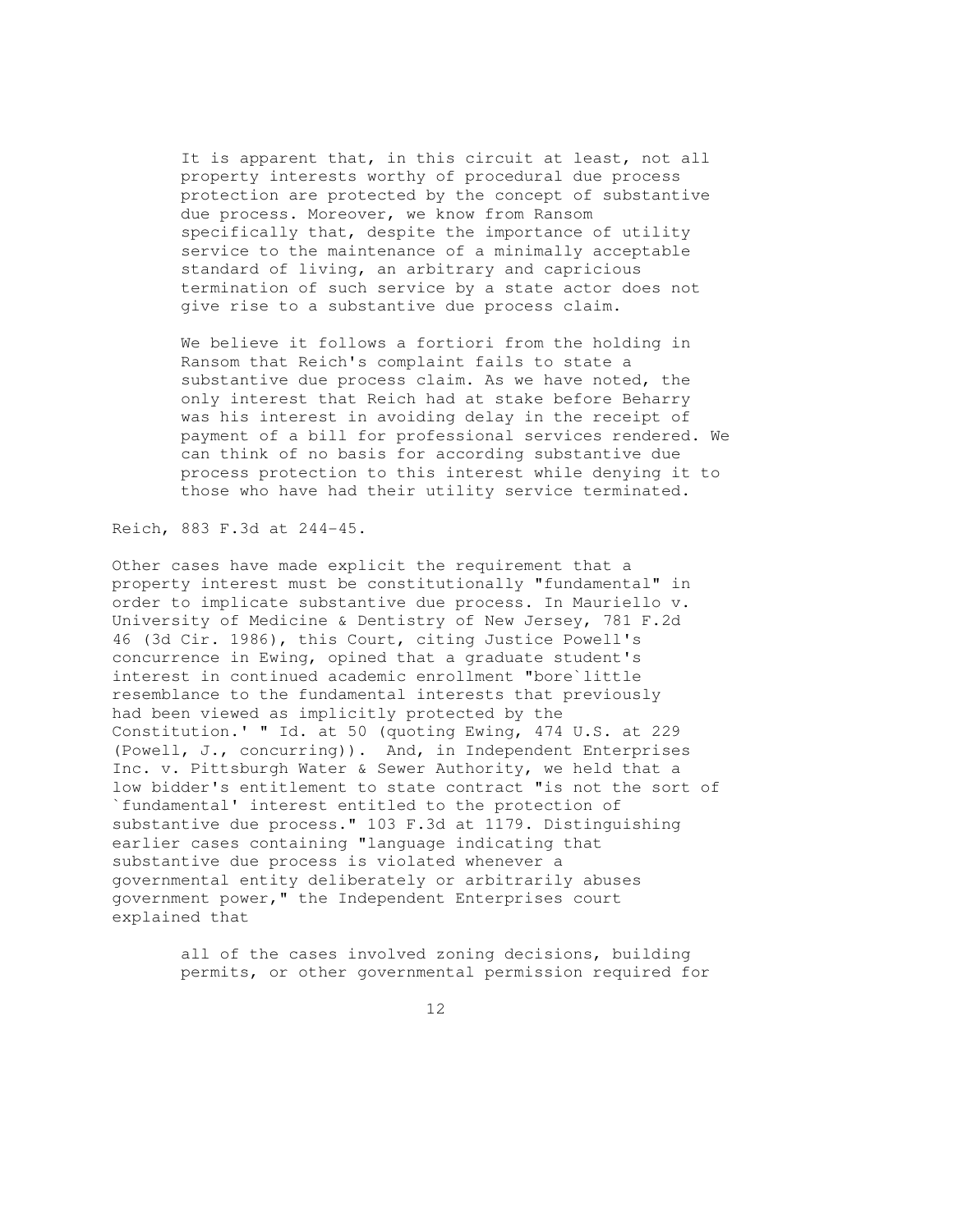some intended use of land owned by the plaintiffs, matters which were recognized in DeBlasio as implicating the "fundamental" property interest in the ownership of land. Thus, in light of the court's explicit statement in DeBlasio that some "particular quality of property interest" must be infringed before substantive due process protection may be invoked, these cases cannot be understood as affording substantive due process protection from every arbitrary and irrational governmental act, but only for those that deprive the plaintiff of a fundamental property right "implicitly protected by the Constitution."

Independent Enters., 103 F.3d at 1179 n.12 (citations omitted) (emphasis added).

To summarize: when a plaintiff challenges the validity of a legislative act, substantive due process typically demands that the act be rationally related to some legitimate government purpose. In contrast, when a plaintiff challenges a non-legislative state action (such as an adverse employment decision), we must look, as a threshold matter, to whether the property interest being deprived is "fundamental" under the Constitution. If it is, then substantive due process protects the plaintiff from arbitrary or irrational deprivation, regardless of the adequacy of procedures used. If the interest is not "fundamental," however, the governmental action is entirely outside the ambit of substantive process and will be upheld so long as the state satisfies the requirements of procedural due process.

With this framework in mind, we turn to whether Nicholas's tenured public employment is a fundamental property interest entitled to substantive due process protection. We hold that it is not, and thereby join the great majority of courts of appeals that have addressed this issue. See Singleton v. Cecil, 176 F.3d 419, 425-26 (8th Cir. 1999) (en banc) ("a public employee's interest in continued employment with a governmental employer is not so `fundamental' as to be protected by substantive due process"); McKinney v. Pate, 20 F.3d 1550, 1560 (11th Cir. 1994) (en banc) ("employment rights are not `fundamental' rights created by the Constitution"); Sutton v. Cleveland Bd.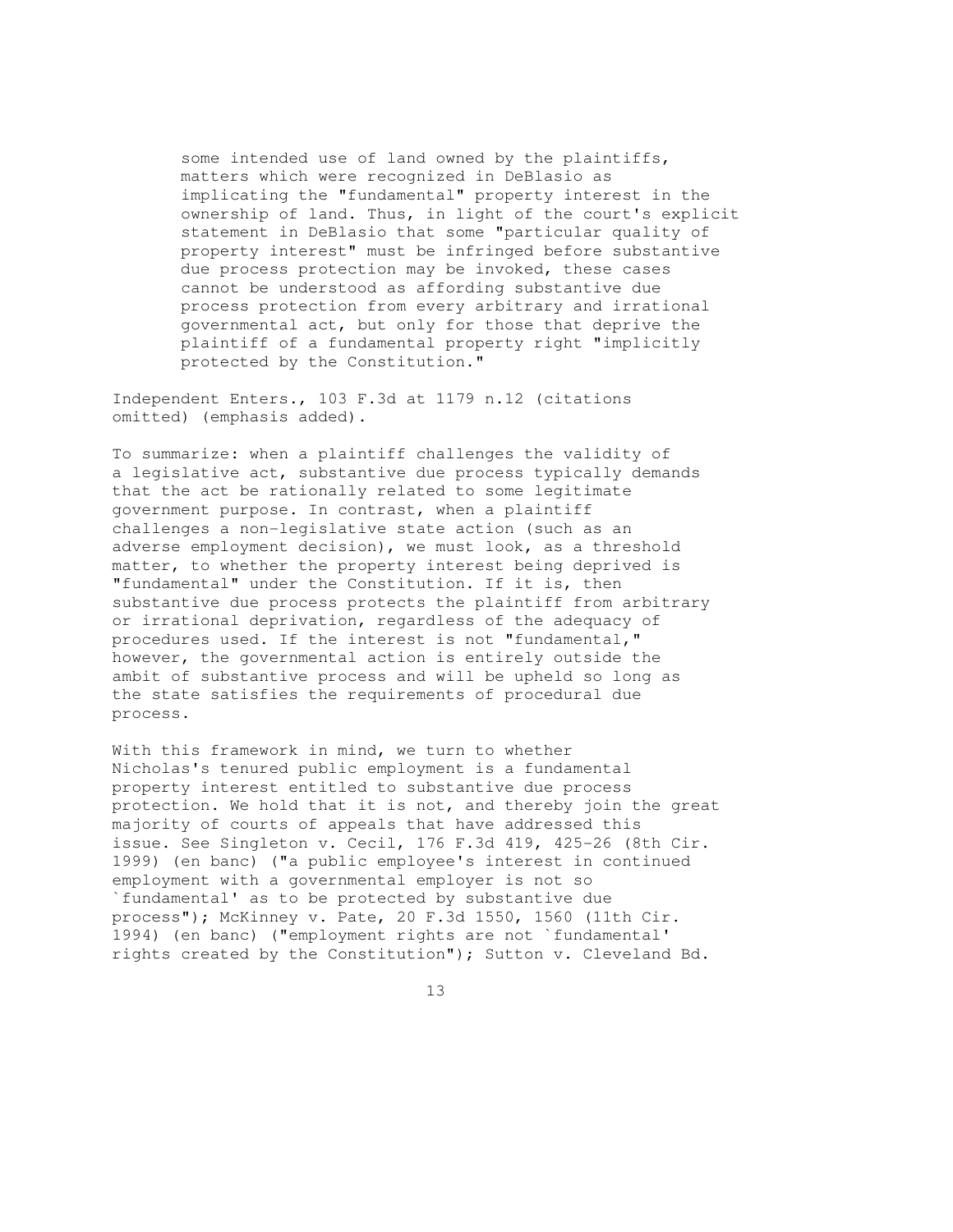of Educ., 958 F.2d 1339, 1350 (6th Cir. 1992) ("plaintiffs' state-created right to tenured employment lacks substantive due process protection"); Huang v. Board of Governors of Univ. of North Carolina, 902 F.2d 1134, 1142 n.10 (4th Cir. 1990) (professor's interest in position in university department "is essentially a state law contract right, not a fundamental interest embodied in the Constitution"); see also Local 342, Long Island Public Serv. Employees v. Town Bd. of Huntington, 31 F.3d 1191, 1196 (2d Cir. 1994) ("We do not think, however, that simple, state-law contractual rights, without more, are worthy of substantive due process protection."); Kauth v. Hartford Ins. Co. of Illinois, 852 F.2d 951, 958 (7th Cir. 1988) ("In cases where the plaintiff complains that he has been unreasonably deprived of a state-created property interest . . . the plaintiff has not stated a substantive due process claim."); Lum v. Jensen, 876 F.2d 1385, 1389 (9th Cir. 1989) (finding "no clearly established constitutional right to substantive due process protection of continued public employment" in Ninth Circuit as of 1984); but see Newman v. Massachusetts, 884 F.2d 19, 25 (1st Cir. 1989) ("school authorities who make an arbitrary and capricious decision significantly affecting a tenured teacher's employment status are liable for a substantive due process violation").

Nicholas's tenured public employment is a wholly statecreated contract right; it bears little resemblance to other rights and property interests that have been deemed fundamental under the Constitution. We agree with the analysis of the District Court in Homar v. Gilbert that "it cannot be reasonably maintained that public employment is a property interest that is deeply rooted in the Nation's history and traditions. Nor does public employment approach the interests " `implicit in the concept of ordered liberty" like personal choice in matters of marriage and family.' " 63 F. Supp. 2d at 576 (citation omitted); see also Collins, 503 U.S. at 128 ("state law, rather than the Federal Constitution, governs the substance of the employment relationship"). Accordingly, we view public employment as more closely analogous to those state-created property interests that this Court has previous deemed unworthy of substantive due process2 than to the venerable common-

2. See Independent Enters., 103 F.3d at 1180 (low bidder's entitlement to a state construction contract); Reich, 883 F.2d at 243-44 (contractor's

 $\mathcal{L}_\mathcal{L} = \{ \mathcal{L}_\mathcal{L} = \{ \mathcal{L}_\mathcal{L} = \{ \mathcal{L}_\mathcal{L} = \{ \mathcal{L}_\mathcal{L} = \{ \mathcal{L}_\mathcal{L} = \{ \mathcal{L}_\mathcal{L} = \{ \mathcal{L}_\mathcal{L} = \{ \mathcal{L}_\mathcal{L} = \{ \mathcal{L}_\mathcal{L} = \{ \mathcal{L}_\mathcal{L} = \{ \mathcal{L}_\mathcal{L} = \{ \mathcal{L}_\mathcal{L} = \{ \mathcal{L}_\mathcal{L} = \{ \mathcal{L}_\mathcal{$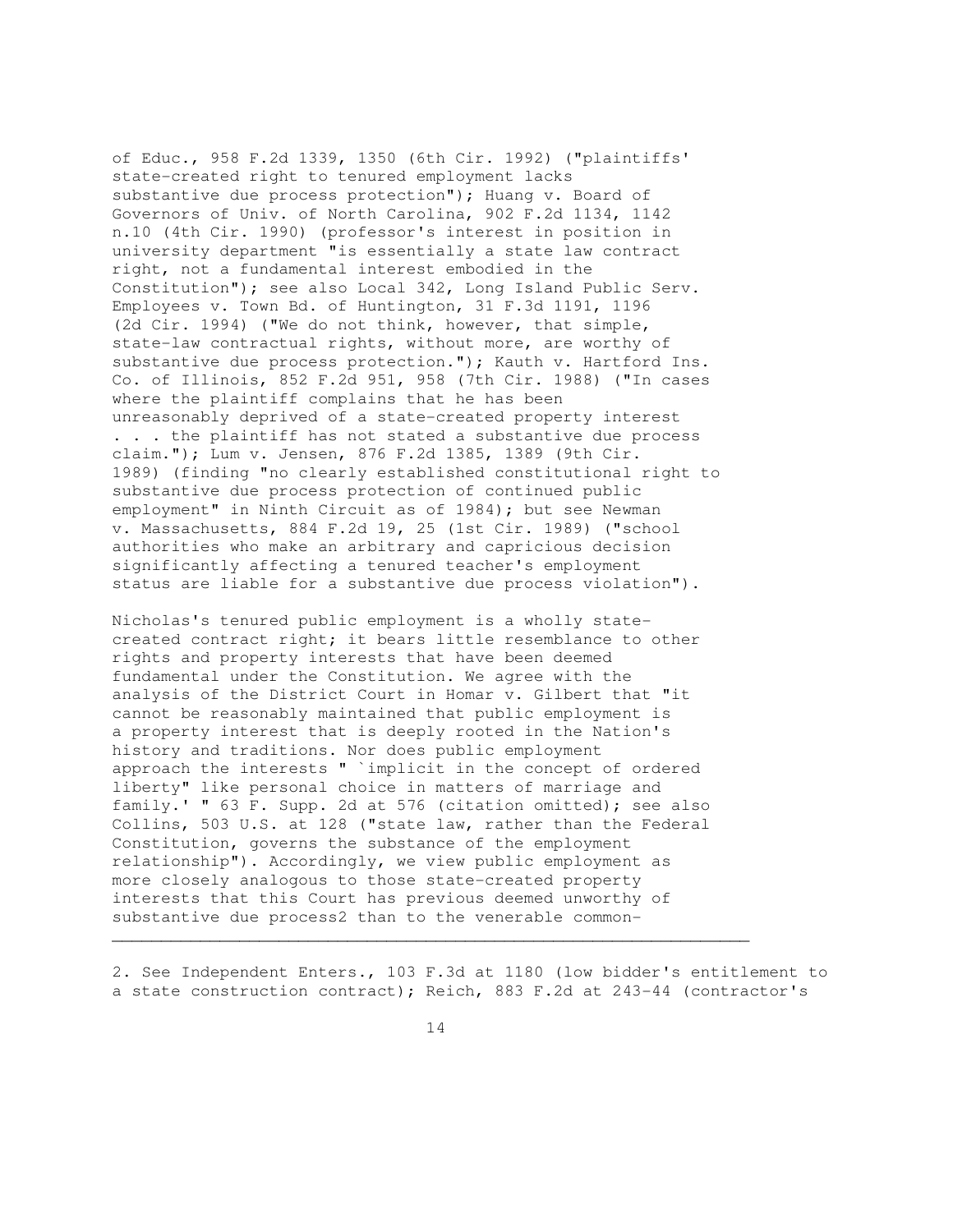law rights of real property ownership implicated in DeBlasio.

Our decision also comports with the Supreme Court's admonition that the federal judiciary should not become a general court of review for state employment decisions:

> The federal court is not the appropriate forum in which to review the multitude of personnel decisions that are made daily by public agencies. We must accept the harsh fact that numerous individual mistakes are inevitable in the day-to-day administration of our affairs. The United States Constitution cannot feasibly be construed to require federal judicial review for every such error. . . . The Due Process Clause of the Fourteenth Amendment is not a guarantee against incorrect or ill-advised personnel decisions.

Bishop v. Wood, 426 U.S. 341, 359-60 (1976). Therefore, we will affirm the District Court's entry of judgment in favor of the defendants on Nicholas's substantive due process claim.3

B.

At trial, Nicholas argued that defendants fired him in retaliation for his statements to state authorities criticizing Evans's research methods, in violation of the First Amendment's guarantee of freedom of speech. On appeal,

 $\mathcal{L}_\mathcal{L} = \{ \mathcal{L}_\mathcal{L} = \{ \mathcal{L}_\mathcal{L} = \{ \mathcal{L}_\mathcal{L} = \{ \mathcal{L}_\mathcal{L} = \{ \mathcal{L}_\mathcal{L} = \{ \mathcal{L}_\mathcal{L} = \{ \mathcal{L}_\mathcal{L} = \{ \mathcal{L}_\mathcal{L} = \{ \mathcal{L}_\mathcal{L} = \{ \mathcal{L}_\mathcal{L} = \{ \mathcal{L}_\mathcal{L} = \{ \mathcal{L}_\mathcal{L} = \{ \mathcal{L}_\mathcal{L} = \{ \mathcal{L}_\mathcal{$ 

right to payment for services rendered to the state); Ransom, 848 F.2d at 411-12 (tenant's state law entitlement to sewer and water services); and Mauriello, 781 F.2d at 50 (graduate student's interest in continued studies at a state university).

3. Nicholas makes some effort to argue that his case should be treated differently from a "garden-variety" public employment claim because it implicates issues of academic freedom that touch upon the First Amendment. We are unconvinced. The Supreme Court has recognized an independent S 1983 action for retaliatory termination in violation of the First Amendment, see Mount Healthy Board of Education v. Doyle, 429 U.S. 274 (1977), and "claims governed by explicit constitutional text may not be grounded in substantive due process." Torres v. McLaughlin, 163 F.3d 169, 172 (3d Cir. 1998); see also Sabatini v. Reinstein, 76 F. Supp. 2d 597, 598-99 (E.D. Pa. 1999) (First Amendment claim does not implicate substantive due process).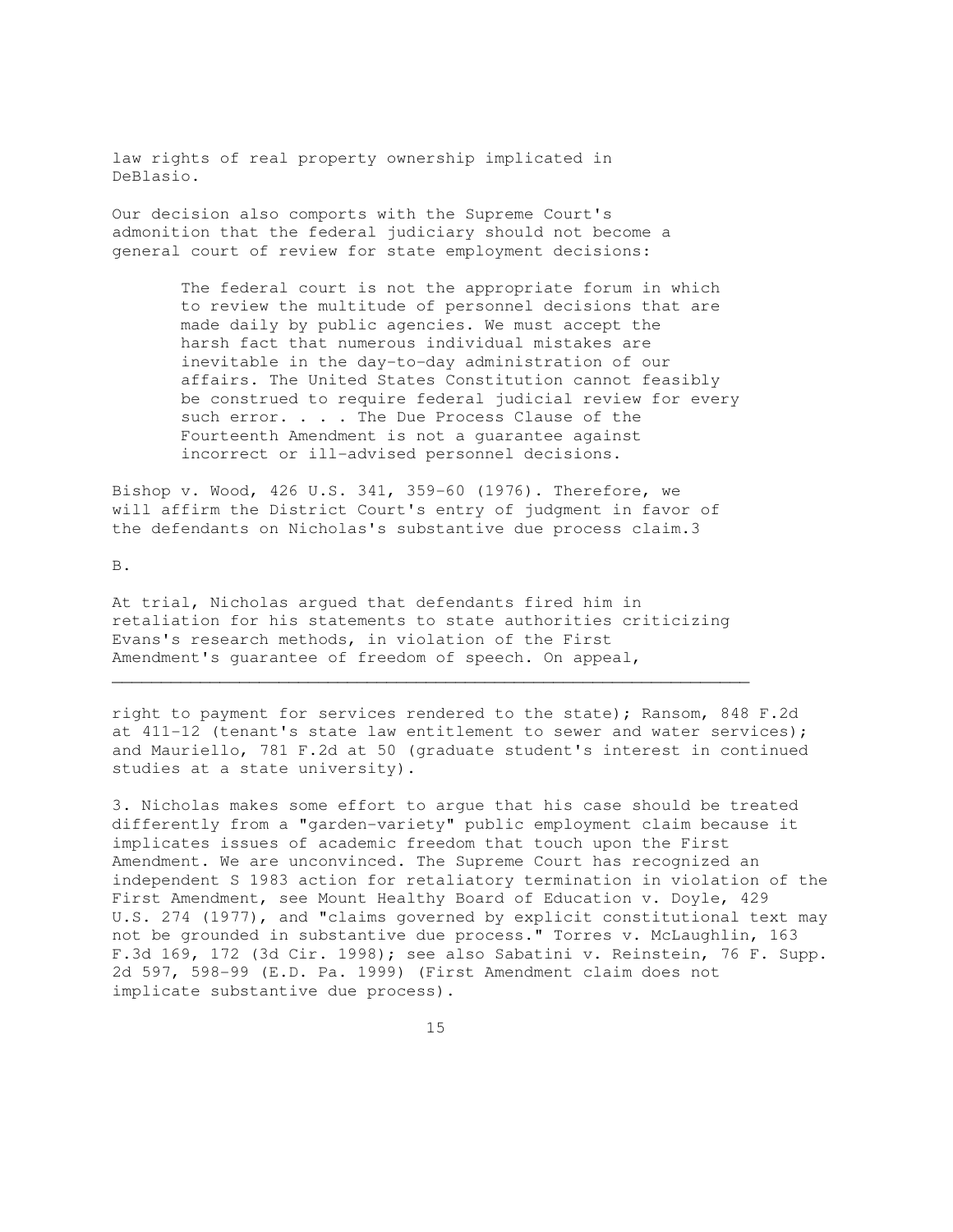Nicholas contends that the District Court erred when it entered final judgment against him on this First Amendment claim. The jury made three findings relevant to this question: first, that the University breached Nicholas's tenure contract; second, that Nicholas's report on Evans's muscle biopsy procedures was a "substantial or motivating factor" in the University's termination decision; and third, that the University's decision would have been the same even if Nicholas had not filed the muscle biopsy report. The District Court, applying the First Amendment analysis set forth in Mount Healthy Board of Education v. Doyle, 429 U.S. 274 (1977), held that, based on these special verdicts, Nicholas had failed to prevail on his First Amendment claim. We will affirm.

Mount Healthy sets out a burden-shifting framework for First Amendment retaliation claims under S 1983:

> In a First Amendment retaliation case, the plaintiff has the initial burden of showing that his constitutionally protected conduct was a "substantial" or "motivating factor" in the relevant decision. Once the plaintiff carries this burden, the burden shifts to the defendant to show "by a preponderance of the evidence that it would have reached the same decision even in the absence of the protected conduct."

Suppan v. Dadonna, 203 F.3d 228, 235 (3d Cir. 2000) (quoting Mount Healthy, 429 U.S. at 287) (citations omitted). If the employer shows that it would have taken the same action even absent the protected conduct, this will "defeat plaintiff 's claim." Green v. Philadelphia Housing Auth., 105 F.3d 882, 885 (3d Cir. 1997). The Mount Healthy Court explained the rationale for this affirmative defense:

> A rule of causation which focuses solely on whether protected conduct played a part, "substantial" or otherwise, in a decision not to rehire, could place an employee in a better position as a result of the exercise of constitutionally protected conduct than he would have occupied had he done nothing.  $\ldots$  . The constitutional principle at stake is sufficiently vindicated if such employee is placed in no worse a position than if he had not engaged in the conduct.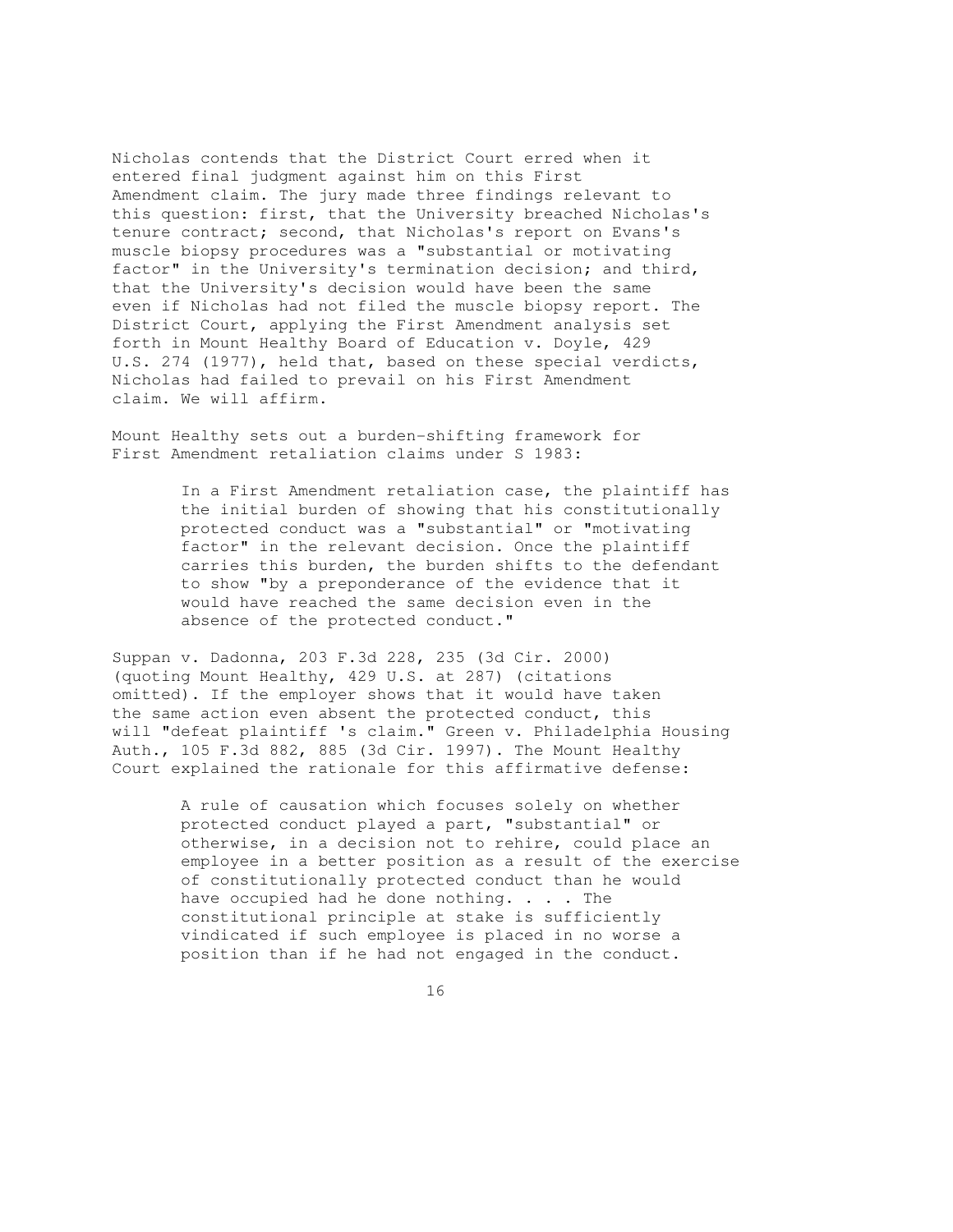Mount Healthy, 429 U.S. at 285. Here, based on the jury's special verdict, the District Court concluded that the University had established this affirmative defense and entered judgment in its favor on the First Amendment claim.

Nicholas raises two arguments. First, he claims that because the jury found that the University breached Nicholas's tenure contract, the District Court should have inferred that the termination was based solely on illegitimate reasons. We disagree. The jury's finding may reflect the factfinder's view that the University terminated Nicholas for some reason unrelated to Nicholas's speech activity (for example, for insubordination or failure to comply with Evans's requests) but that this reason did not constitute "adequate cause" under the terms of the tenure contract. Or it might reflect a determination that Nicholas's termination was justified, but that the University failed to observe its own rules regarding notice or severance pay. In either case, the reason for Nicholas's termination would not be pretextual or illegitimate, but would simply constitute breach of contract rather than a constitutional violation.

Nicholas counters, however, that the jury's special verdicts were at least ambiguous, and that the District Court erred in not submitting an instruction on pretext. In support of this claim, he cites St. Mary's Honor Center v. Hicks, 509 U.S. 502 (1993), which set forth the standard to be used in "dual motives" cases under Title VII. This argument misses the point. First Amendment retaliation cases are not governed by Title VII's burden-shifting analysis, but rather by Mount Healthy framework. In that case, the Supreme Court made it crystal clear that an employee may not recover in a dual-motives case if the employer shows that it would have taken the same action even absent the protected speech. As the Seventh Circuit has noted, Title VII concepts have no applicability in the First Amendment context:

> The district court's conclusion that when protected speech is a "motivating factor" what would have happened in the absence of that speech is "not germane to the question of liability" is . . . untenable. The district court may have confused the standards Mt.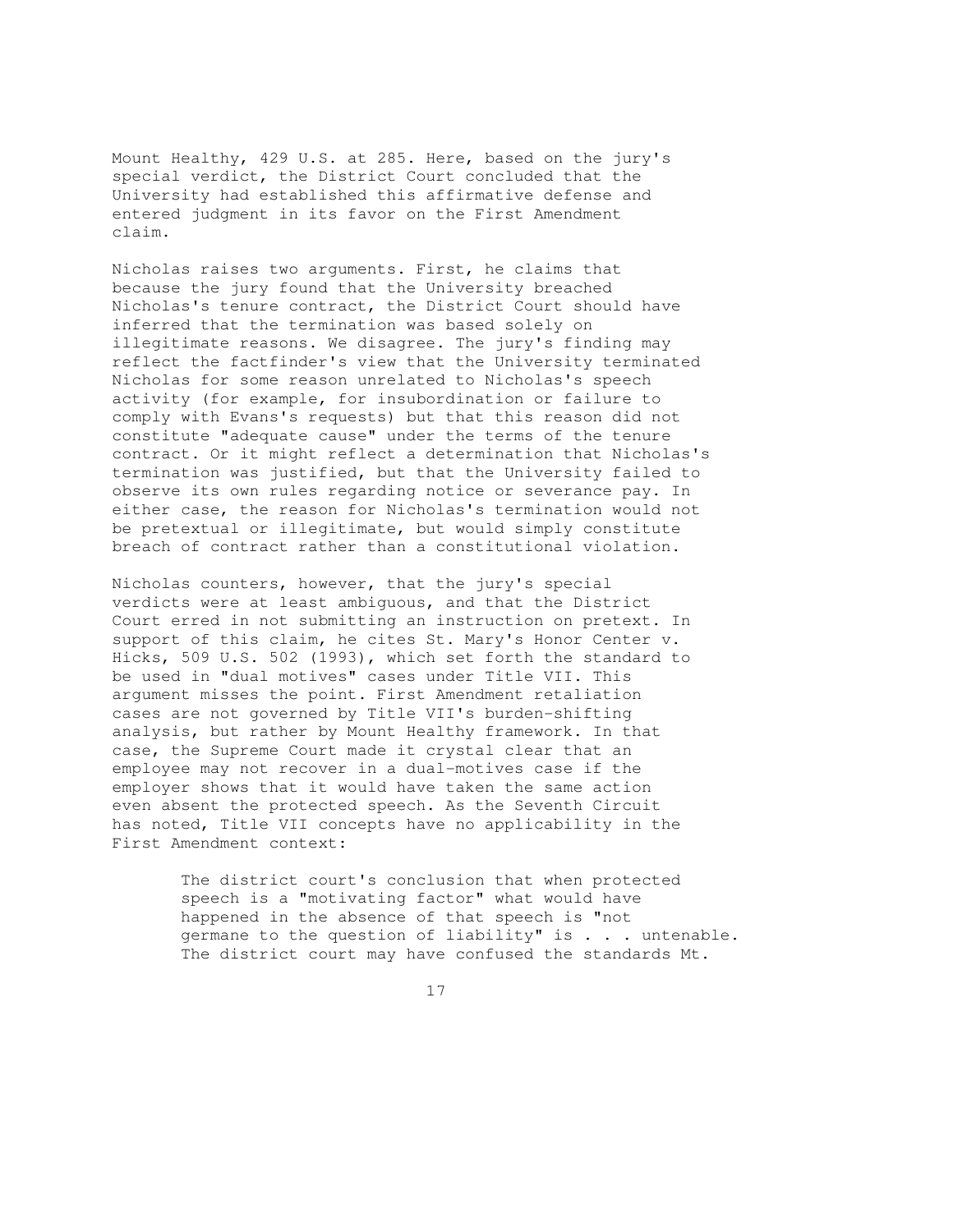Healthy establishes for constitutional litigation with the standards in some other kinds of employment litigation. Whatever may be the case under labor and civil rights statutes, Mt. Healthy establishes the approach for litigation under the first amendment.

Goodan v. Neil, 17 F.3d 925, 928 (7th Cir. 1994) (citations omitted). Because the jury found that the University had established its affirmative defense under Mount Healthy, we affirm the District Court's judgment for defendants on Nicholas's First Amendment claims.

C.

Nicholas next challenges the jury's finding against him on his pretermination procedural due process claim, claiming that it was not supported by the evidence. However, Nicholas never made a Rule 50 motion for judgment as a matter of law following the jury verdict. "Where a party has failed to move for j.n.o.v., we will not review the sufficiency of the evidence and direct a verdict for them." Charles Jaquin et Cie, Inc. v. Destileria Serralles, Inc., 921 F.2d 467, 475 (3d Cir. 1990). Accordingly, we hold that Nicholas has waived this argument.

D.

Next, Nicholas contends that the District Court erred in granting final judgment in favor of defendant Evans on the breach of contract claim. We find no error here. Nicholas never alleges that he had any contractual relationship with Evans, and under Pennsylvania law, in the absence of such a relationship, Evans cannot be liable for breach of contract. See Bleday v. Oum Group, 645 A.2d 1358, 1363 (Pa. Super. 1994).

E.

Nicholas challenges the following portion of the District Court's jury instruction in the liability phase:

> When a employee asserts that an employer's policy creates a contractual term between an employer and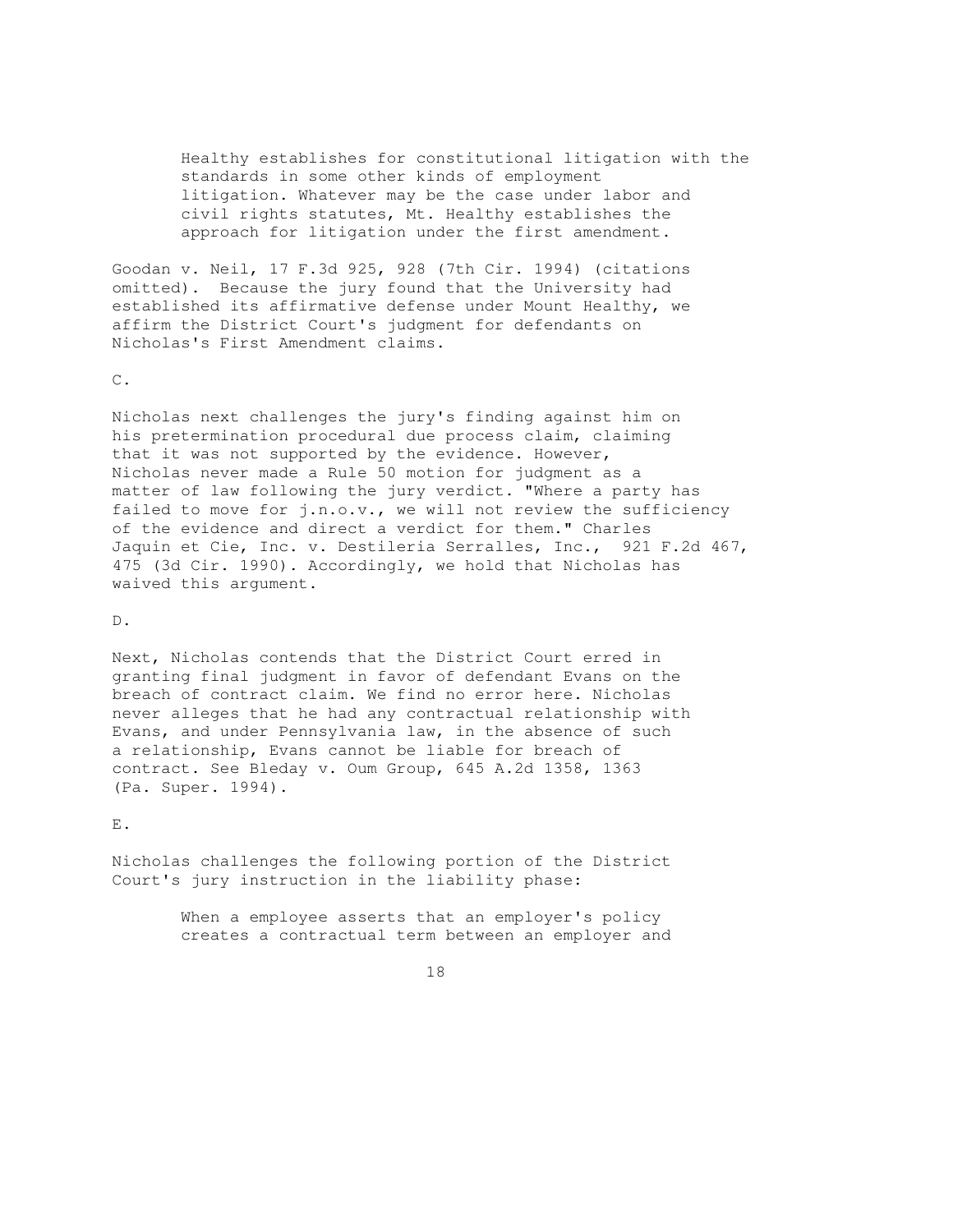an employee, it is not sufficient to show merely that the employer had a policy. The employer must show that the employer offered the terms of the policy as binding terms of employment. Unless the employer communicates that policy as part of a definite offer of employment, the employer is free to change his policy such as events may require. Thus, an employer's voluntary adherence to guidelines or policies affecting the employment relationship does not give rise to enforceable contract rights on the employee. Some administrative provisions in the personnel policy manual did not rise to the level of agreement by which an employer must abide.

 In order to provide an enforceable contract in which an employer grants a specific benefit to an employee, the employee must prove that the employer communicated an intentional offer with definite terms, that the employer intended to be bound by the offer, and that the employer made the offer to induce the employee to accept or continue employment with the company.

(App. 1534.) Nicholas characterizes this instruction as a "recitation of the employment at will doctrine," which he claims was inappropriate in a tenure case.

Contrary to Nicholas's assertions, the challenged charge does not address employment-at-will; rather, it sets out Pennsylvania law on what an employee must do in order to prove a disputed contractual term. As the University notes, such a charge was necessary because the parties, although agreeing that there was a tenure contract, disagreed on its terms. Moreover, the charge correctly stated Pennsylvania law:

> It is not sufficient to show [the employer] had a policy. It must be shown they offered it as binding terms of employment. A company may indeed have a policy upon which they intend to act, given certain circumstances or events, but unless they communicate that policy as part of a definite offer of employment they are free to change as events may require.

Morosetti v. Louisiana Land & Exploration Co. , 564 A.2d 151, 153 (Pa. 1989). Finally, even if the charge had been in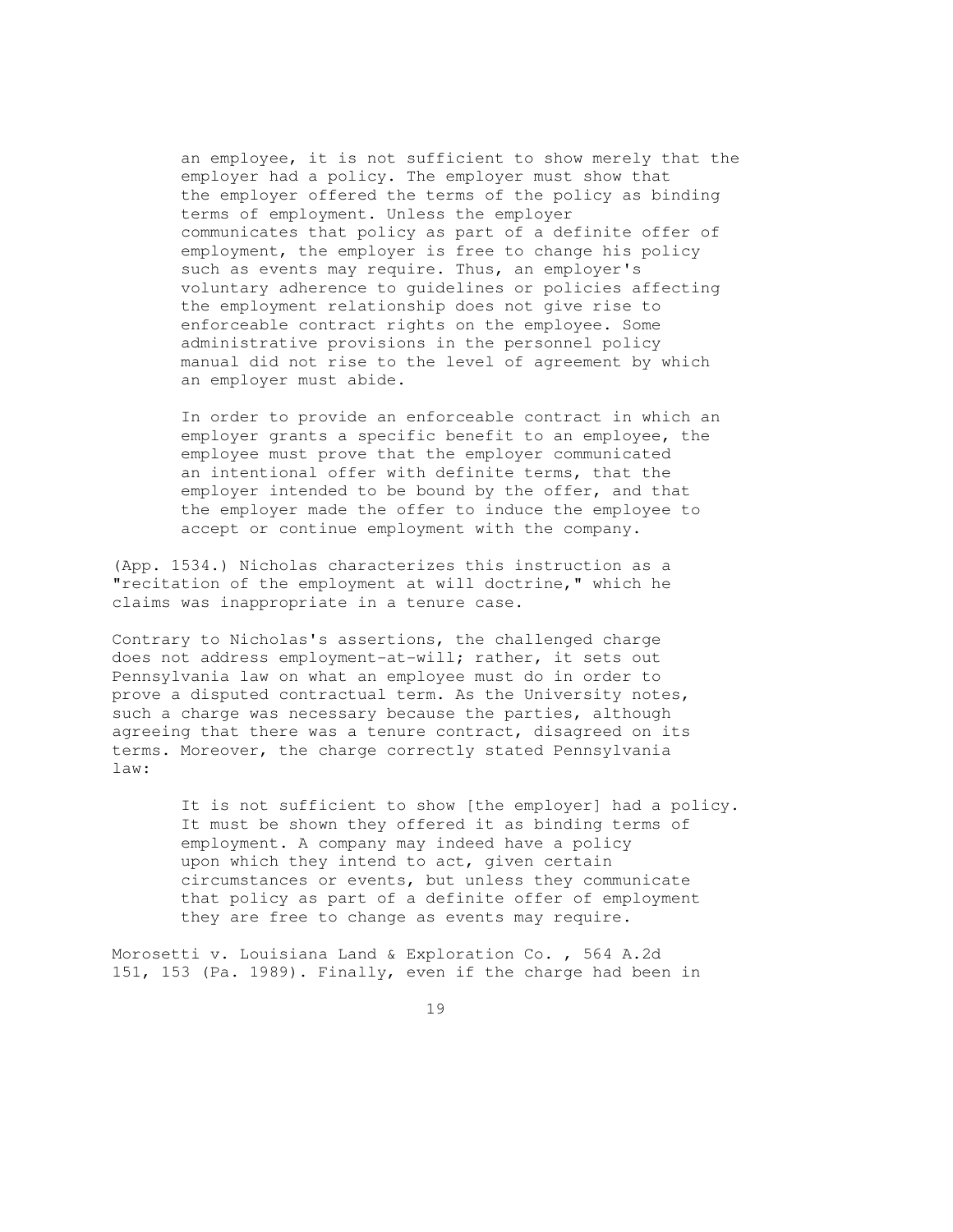error, the error would clearly be harmless: the jury found in Nicholas's favor on his breach of contract claim.

#### F.

Nicholas raises three objections to the District Court's handling of damages. First, he argues that the court erred in reducing the jury's award of nominal damages from \$1,000 to one dollar; second, he claims that he was entitled to reinstatement to his old position at Noll Lab; and third, he argues that he should have been permitted to argue for damages arising for his alleged mental depression and for punitive damages. We find no merit in any of these contentions, and will therefore affirm.

## 1.

In Stevenson v. Economy Bank of Ambridge, 197 A.2d 721 (Pa. 1964), the Pennsylvania Supreme Court held that because "the basic unit of American money is the dollar . . . in the future, when nominal damages are awarded in our courts, one dollar (\$1) shall be the measure thereof." Id. at 728. The Third Circuit has also followed this rule. See Mayberry v. Robinson, 427 F. Supp. 297, 314 (M.D. Pa. 1977) ("It is clear that the rule of law in the Third Circuit is that nominal damages may not exceed \$1.00.") (citing United States ex rel. Tyrrell v. Speaker, 535 F.2d 823, 830 (3d Cir. 1976)). Accordingly, the District Court did not err in reducing the jury's nominal damages award to one dollar.

### 2.

Nor did the District Court err in refusing to order reinstatement. The sole basis for the University's liability was contractual, and under Pennsylvania law, "a court of equity will not grant specific performance of a contract for personal services." McMenamin v. Philadelphia Transp. Co., 51 A.2d 702, 703 (Pa. 1947); see also Maritrans v. Pepper, Hamilton & Scheetz, 572 A.2d 737, 744 (Pa. Super. 1990), rev'd on other grounds, 602 A.2d 1277 (1992); Restatement (Second) of Contracts S 367(1) (1981) ("A promise to render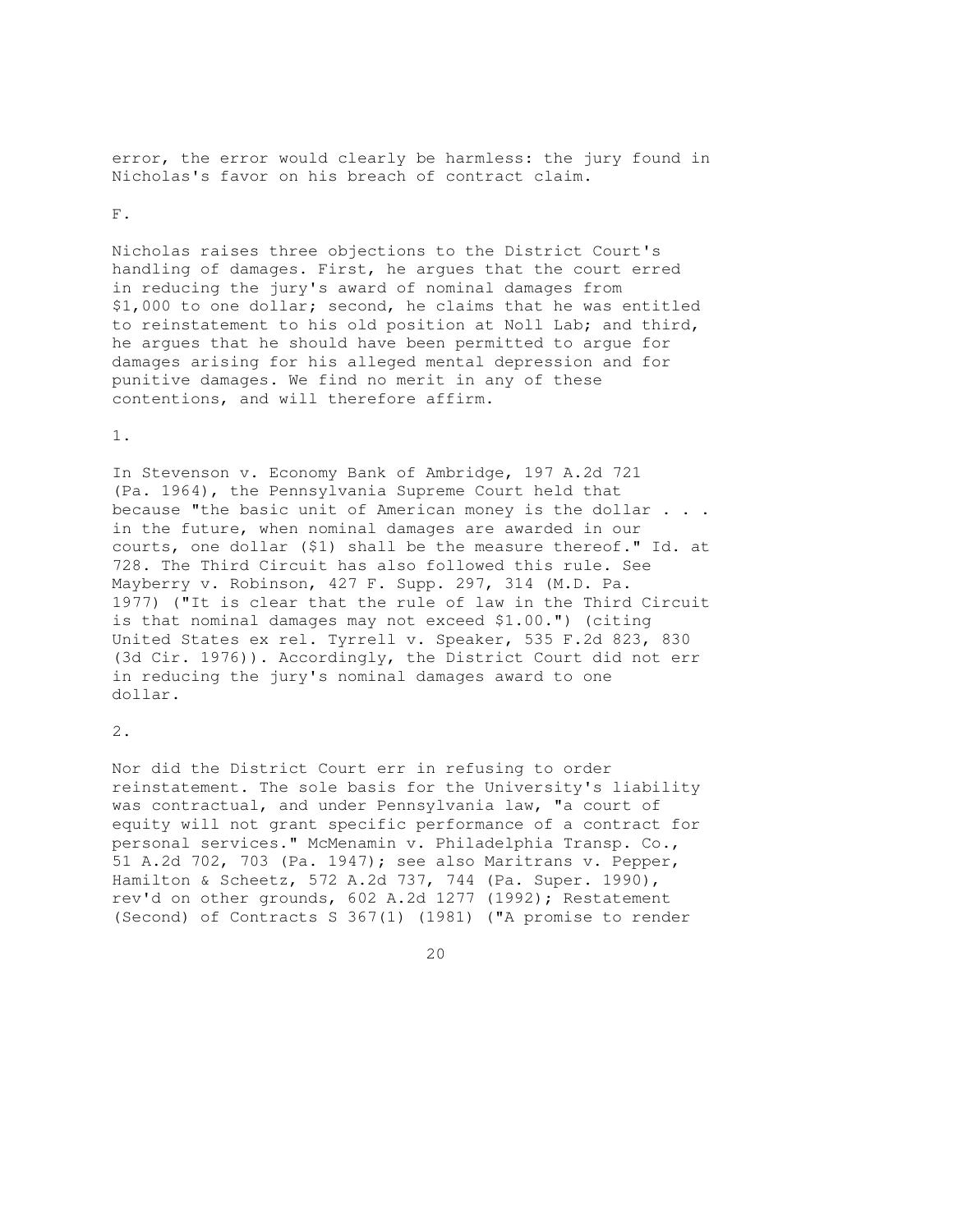personal service will not be specifically enforced."). As the Restatement makes clear, this rule extends to employees seeking reinstatement in cases "where personal supervision is considered to be involved." Restatement (Second) of Contracts, S 367, cmt. b. Accordingly, Nicholas was not entitled to reinstatement as a remedy for the University's breach of contract.

#### 3.

Finally, Nicholas claims that the District Court erred in precluding him from arguing for compensatory damages arising from his alleged mental depression and for punitive damages. At the outset of the damages phase, defendants made a motion in limine to exclude all evidence of punitive and compensatory damages except for lost compensation. The District Court granted the motion, and we will affirm.

Under Pennsylvania law, "[i]n an employment case, the measure of damages is the wages which were to be paid less any amount actually earned or which might have been earned through the exercise of reasonable diligence." Delliponti v. DeAngelis, 681 A.2d 1261, 1265 (Pa. 1996). In addition, Pennsylvania generally permits a plaintiff to recover consequential damages for breach of contract. See Cavaliere v. Duff 's Business Institute, 605 A.2d 397, 401 (Pa. Super. 1992).

The only consequential injury that Nicholas alleges, however, is that he was "depressed as a result of the . . . University's actions." Under Pennsylvania law, to recover for mental anguish in a breach of contract case, "plaintiffs must allege physical injury or physical impact." Kutner v. Eastern Airlines, Inc., 514 F. Supp. 553, 559 (E.D. Pa. 1981); see also Carpel v. Saget Studios, Inc. , 326 F. Supp. 1331, 1334 (E.D. Pa. 1971) ("The mental suffering alleged by plaintiffs does not constitute a proper element of damages under Pennsylvania law."); Rittenhouse Regency Affiliates v. Passen, 482 A.2d 1042, 1043 (Pa. Super. 1984) ("damages for emotional distress are not ordinarily allowed in actions for breach of contract"); Gefter v. Rosenthal, 119 A.2d 250 (Pa. 1956). Nicholas has not done so. Because Nicholas's alleged depression was not compensable under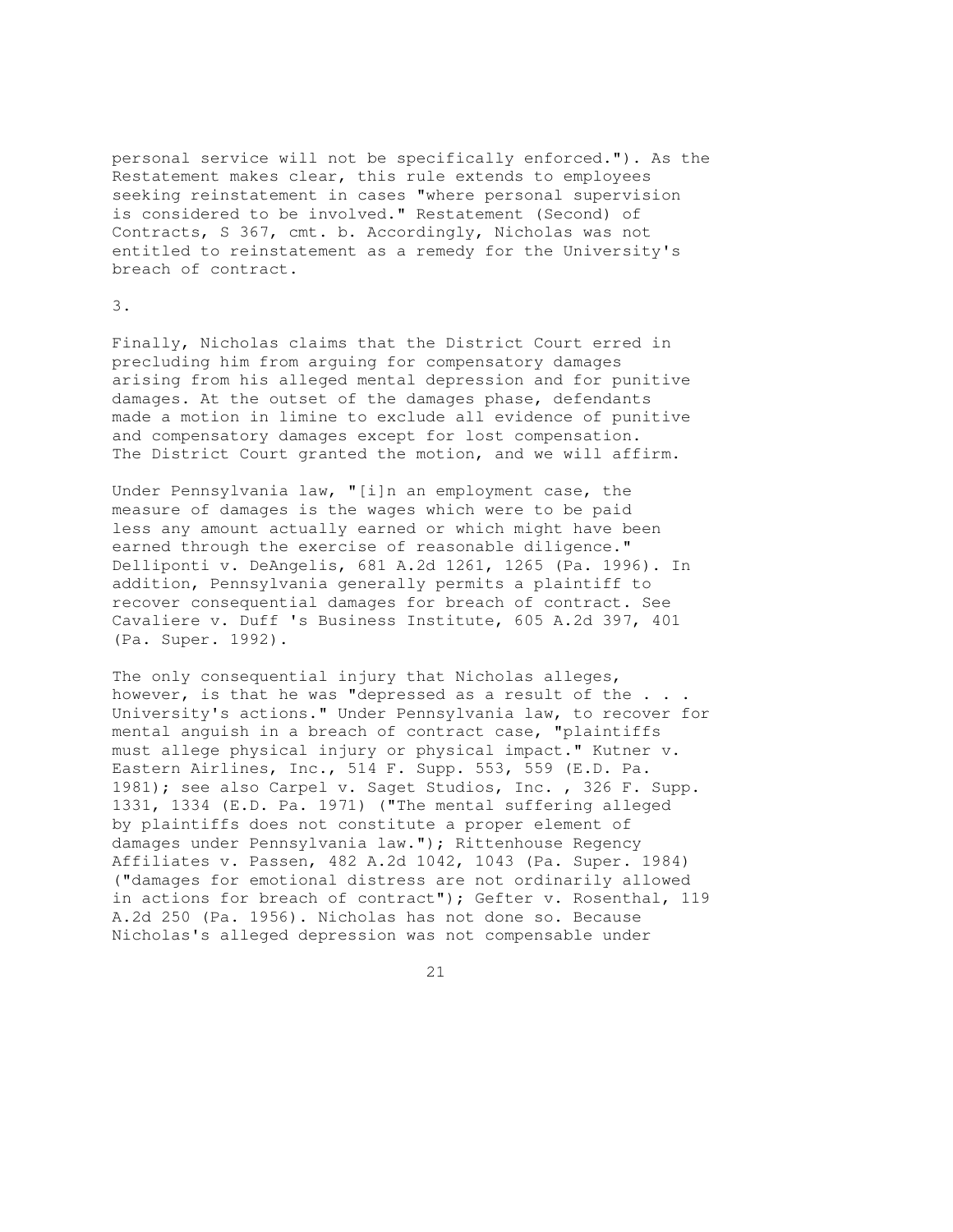Pennsylvania law, the District Court did not abuse its discretion in excluding this evidence.

Moreover, under Pennsylvania law, "punitive damages are not recoverable in an action solely based upon breach of contract." Johnson v. Hyundai Motor America , 698 A.2d 631, 639 (Pa. Super. 1997). By the time this case reached the damages phase, Nicholas's sole remaining claim was for breach of contract; as a result, the District Court was correct to exclude evidence relating to punitive damages.

G.

We finally turn to Nicholas's evidentiary and procedural objections.

1.

At the beginning of the trial on liability (in late April), the District Judge informed the parties that he hoped to be able to put the case to the jury by May 1 because he would be presiding over a capital murder trial in early May. (Supp. App. G.) Accordingly, the court, with the consent of the parties, decided to place time limits on the questioning of witnesses. After the defense's direct examination of Evans (which took approximately 132 minutes), the judge asked Nicholas's counsel how long he would require for crossexamination. Counsel responded that he would need 75 minutes; the District Court allowed him 90 minutes. Nicholas now argues that this time limit was inappropriate.

If there was any error here, Nicholas has waived his right to object to it. Nicholas's counsel never objected at trial to the District Court's time limits, and indeed agreed to the 90-minute time frame for Evans's cross-examination. Accordingly, we will not disturb the District Court's judgment on this ground.

2.

Nicholas attempted to call Dr. William Becker as a rebuttal witness to testify about certain events reflecting on the credibility and truthfulness of Evans. Specifically,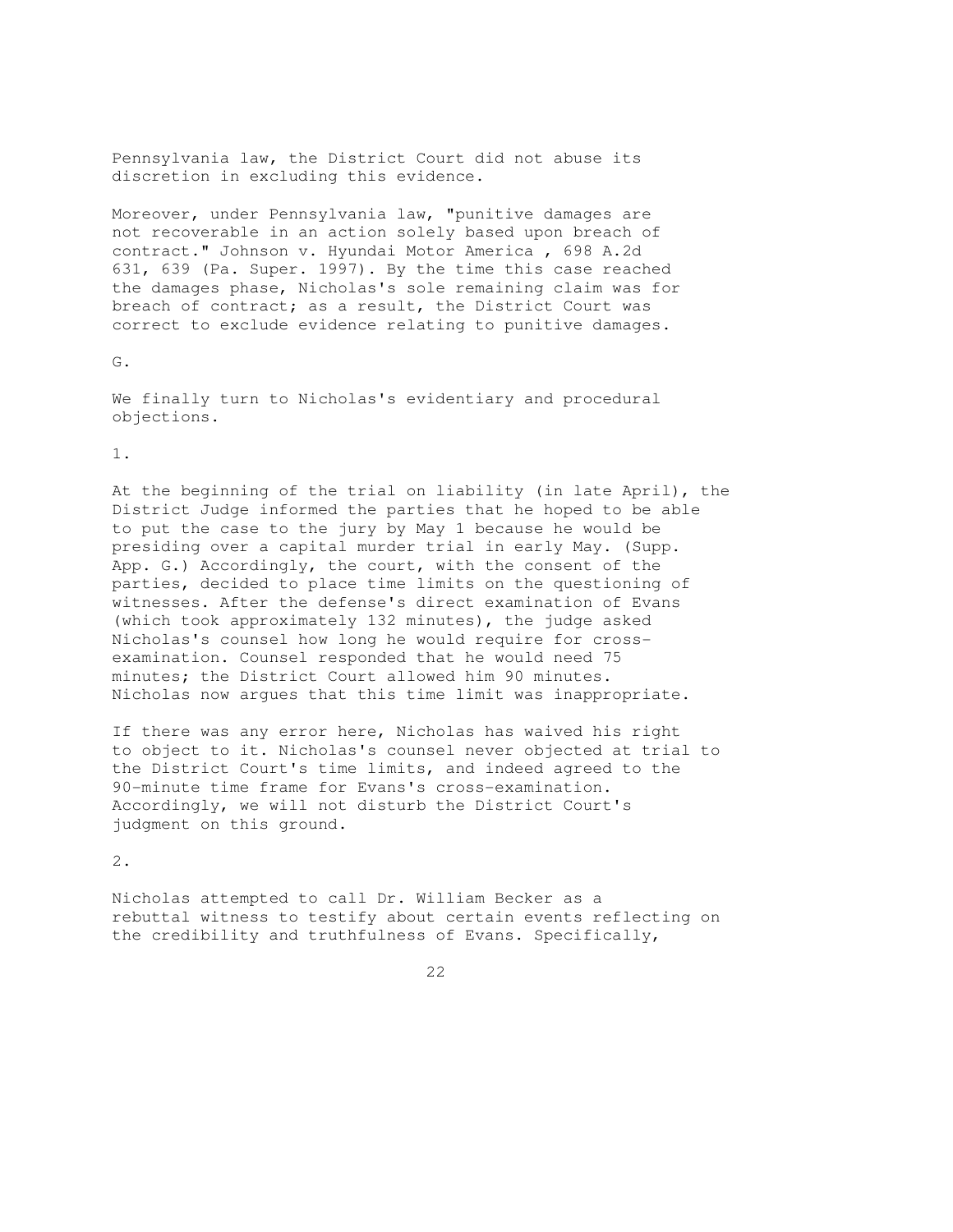Nicholas sought to have Becker testify that Evans had previously submitted inaccurate information in a grant report to the United States government. The District Court excluded this testimony pursuant to Federal Rule of Evidence 608(b). We review this evidentiary ruling for abuse of discretion, and will affirm.

Under Rule 608(b), "specific instances of the conduct of a witness, other than conviction of crime as provided in Rule 609, may not be proved by extrinsic evidence." Fed. R. Evid. 608(b). "Extrinsic evidence is evidence offered through other witnesses, rather than through cross-examination of the witness himself or herself. This court has construed Rule 608(b) as requiring the exclusion of extrinsic impeachment evidence concerning a witness's prior instances of conduct." United States v. McNeil, 887 F.2d 448, 453 (3d Cir. 1989). Although Nicholas had the right to cross-examine Evans himself on relevant past incidents of untruthfulness, the District Court properly prohibited him from proving this collateral matter by extrinsic evidence.

3.

After the liability phase of the trial, defendants moved for discovery sanctions against Nicholas (or, in the alternative, for reopening of discovery) based on his failure to disclose the details of his post-termination employment. Specifically, Nicholas failed to reveal that Centre Emergency Medical Associates (CEMA), where he worked as a part-time emergency room doctor, had informed him that it planned to eliminate his position. The District Court granted the motion for sanctions and precluded Nicholas from introducing any evidence of future lost earnings at the damages phase. We review an order imposing discovery sanctions for abuse of discretion, see Konstantopoulos v. Westvaco Corp., 112 F.3d 710, 719 (3d Cir. 1997), and will affirm.

Here, the District Court based its ruling on Federal Rule of Civil Procedure 26(e), which provides that a party is "under a duty to supplement or correct the disclosure or response to include information thereafter required if . . . the party learns that in some material respect the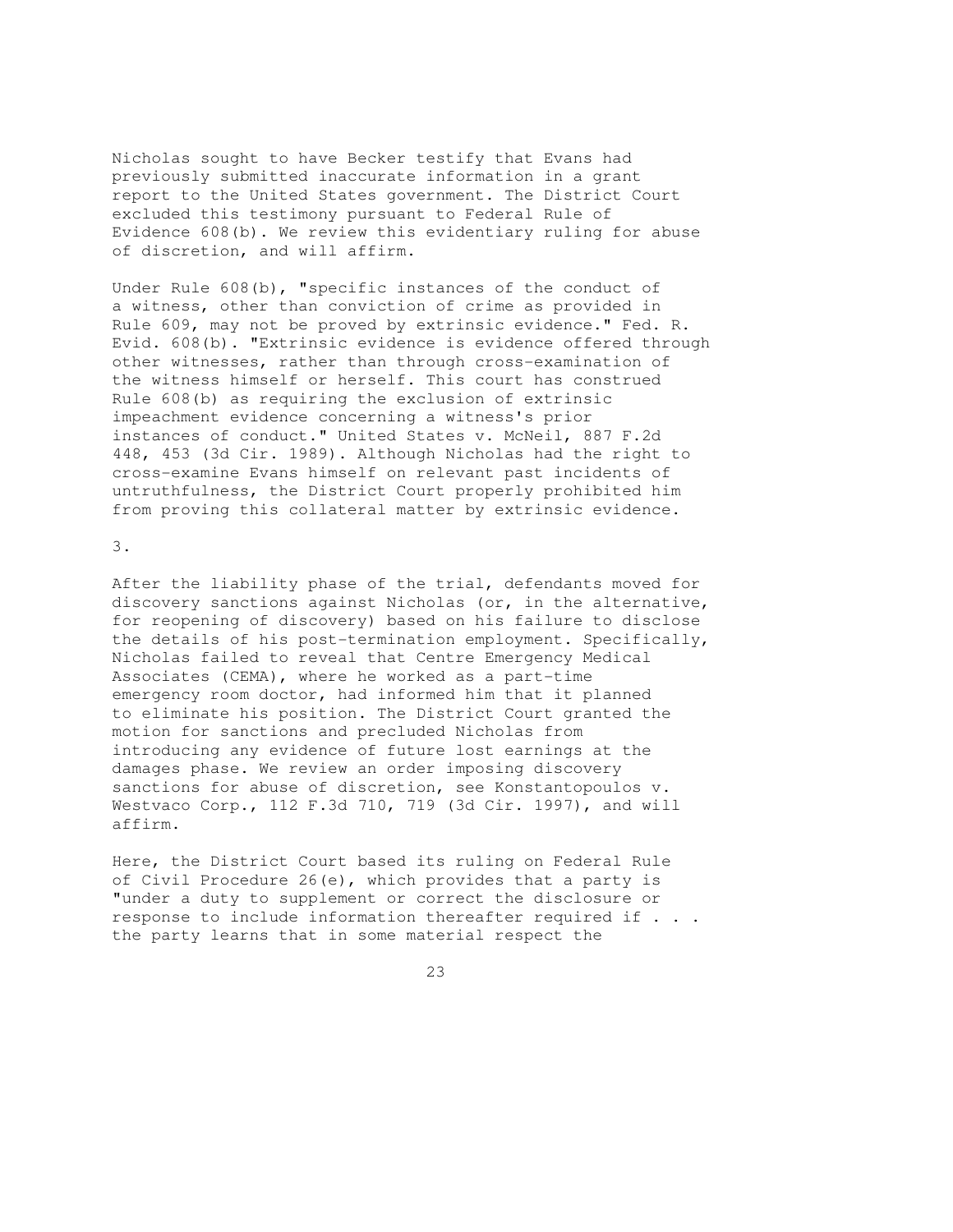information disclosed is incomplete or incorrect and if the additional or corrective information has not otherwise been made known to the other parties during the discovery process or in writing." Furthermore, under Federal Rule of Civil Procedure 37(c)(1), when "a party without substantial justification fails to disclose information required by Rule 26(a) or 26(e)(1) [that party] shall not, unless such failure is harmless, be permitted to use as evidence at trial ... any witness or information not so disclosed." In considering whether the exclusion of evidence is an appropriate sanction for failure to comply with discovery duties, we must consider four factors: (1) the prejudice or surprise of the party against whom the excluded evidence would have been admitted; (2) the ability of the party to cure that prejudice; (3) the extent to which allowing the evidence would disrupt the orderly and efficient trial of the case or other cases in the court; and (4) bad faith or wilfulness in failing to comply with a court order or discovery obligation. See Konstantopoulos, 112 F.3d at 719.

Here, the District Court found that Nicholas knew as early as November 1997 that his position at CEMA would be eliminated, and that this information made his previous disclosure of continuing employment with CEMA materially inaccurate. The court further found that Nicholas, without justification, failed to disclose this new development to defendants until May 21, 1998, and did not provide them with the relevant documents until June 19, 1998--just one month before the beginning of the damages phase trial. (App. 595-96.) The court noted that this delay substantially prejudiced the defendants:

> For example, if Nicholas seeks damages for future lost wages because he is no longer employed by Centre Emergency Medical Associates, the Defendants aver that they will have to develop additional rebuttal evidence as to the causes of Nicholas's termination by Centre Emergency Medical Associates, the availability of other positions to Nicholas, Nicholas's reasonable attempts to mitigate his future damages and prepare witness testimony including possible expert witness testimony.